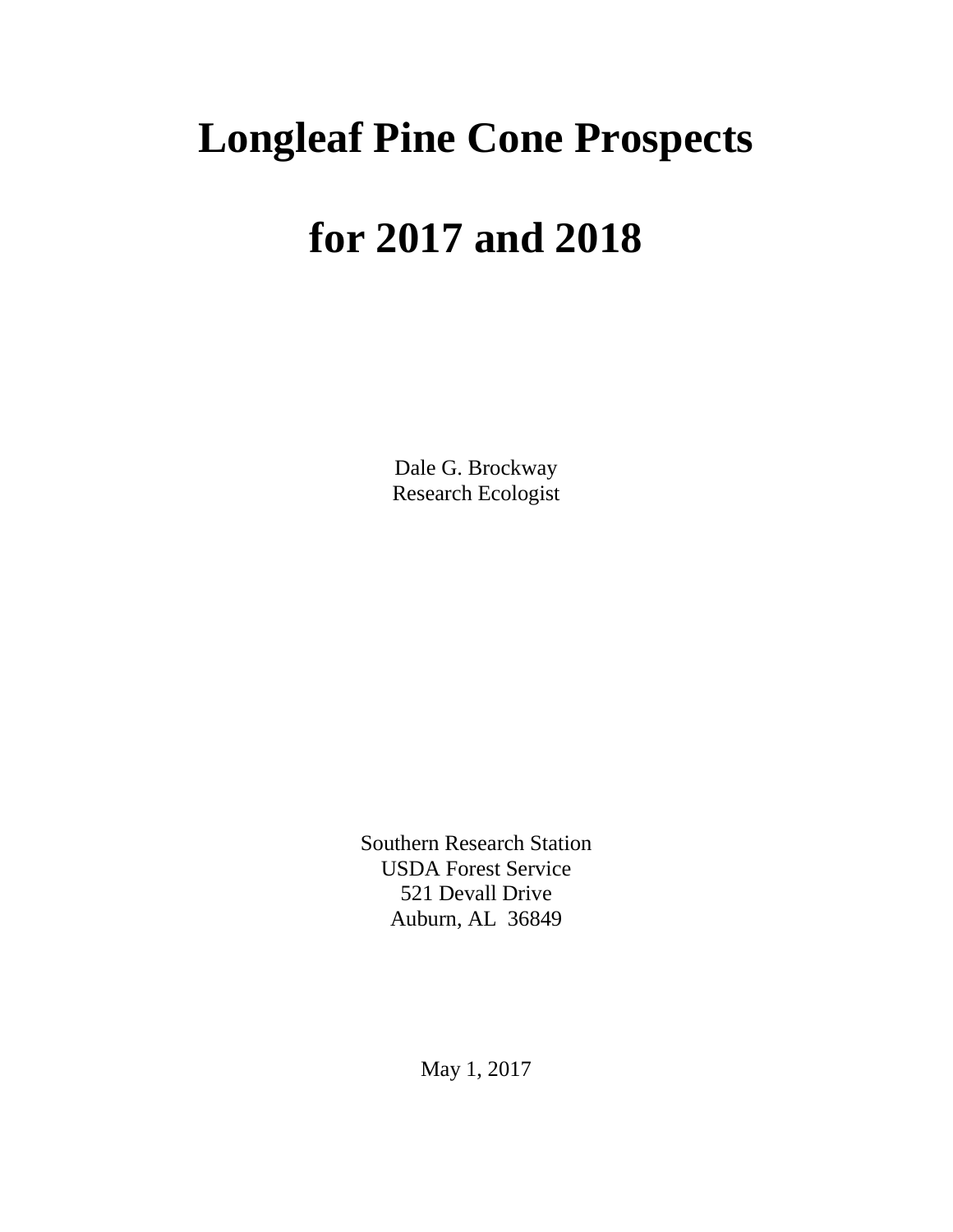During the spring of 2017, cone production data were collected from selected low-density (e.g., shelterwood) stands of mature longleaf pine, throughout its native range. Binocular counts of green cones and unfertilized conelets were conducted on the crowns of sampled trees, as viewed from a single location on the ground. Visibility of cones and conelets on each tree is enhanced when the observer stands with their back to the sun. A breeze that moves the flexible pine needles about also helps the relatively more rigid cones and conelets standout for the observer. The near-term regional averages and individual site averages for these counts are reported in Table 1.

\_\_\_\_\_\_\_\_\_\_\_\_\_\_\_\_\_\_\_\_\_\_\_\_\_\_\_\_\_\_\_\_\_\_\_\_\_\_\_\_\_\_\_\_\_\_\_\_\_\_\_\_\_\_\_\_\_\_\_\_\_\_\_\_\_\_\_\_\_\_\_\_\_\_\_\_\_\_

| Cooperator                              | <b>State</b><br>and<br>County | Estimated<br>cones per tree<br>from green cones<br>for fall 2017 | Estimated<br>cones per tree<br>from conelets<br>for fall 2018 |
|-----------------------------------------|-------------------------------|------------------------------------------------------------------|---------------------------------------------------------------|
| <b>Kisatchie National Forest</b>        | Louisiana, Grant              | 27.5                                                             | 30.2                                                          |
| T.R. Miller Woodlands                   | Alabama, Escambia             | 102.2                                                            | 33.9                                                          |
| <b>Blackwater River State Forest</b>    | Florida, Santa Rosa           | 154.0                                                            | 34.8                                                          |
| Eglin Air Force Base                    | Florida, Okaloosa             | 34.9                                                             | 9.5                                                           |
| <b>Apalachicola National Forest</b>     | Florida, Leon                 | 35.6                                                             | 15.0                                                          |
| <b>Jones Ecological Research Center</b> | Georgia, Baker                | 148.6                                                            | 18.6                                                          |
| <b>Tall Timbers Research Station</b>    | Florida, Leon                 | 28.2                                                             | 100.2                                                         |
| Fort Benning Military Base              | Georgia, Chattahoochee        | 113.1                                                            | 5.5                                                           |
| <b>Sandhills State Forest</b>           | South Carolina, Chesterfield  | 7.1                                                              | 35.1                                                          |
| <b>Bladen Lakes State Forest</b>        | North Carolina, Bladen        | 1.2                                                              | 41.5                                                          |
| Ordway-Swisher Biological Station       | Florida, Putnam               | 29.0                                                             | 5.3                                                           |
| <b>Region Averages</b>                  |                               | 61.9                                                             | 30.0                                                          |

Table 1. Estimated Longleaf Pine Cone Production.

#### **Regional Summary:**

The regional cone crop, based on green cone counts, is **good for 2017**, at 61.9 cones per tree. The natural variation, typically seen throughout the native range of longleaf pine, is quite evident in this year's data, with some sites having very high production and other sites showing very low production. Bumper crops ( $\geq 100$  cones per tree) were observed in Escambia County, Alabama, Santa Rosa Country, Florida, Baker County, Georgia and Chattahoochee County, Georgia. Fair crops (25-49 cones per tree) were noted in Grant Parish, Louisiana, Okaloosa County, Florida, Leon County, Florida and Putnam County, Florida. Only in Chesterfield County, South Carolina and Bladen County, North Carolina did failed crops occur (< 10 cones per tree).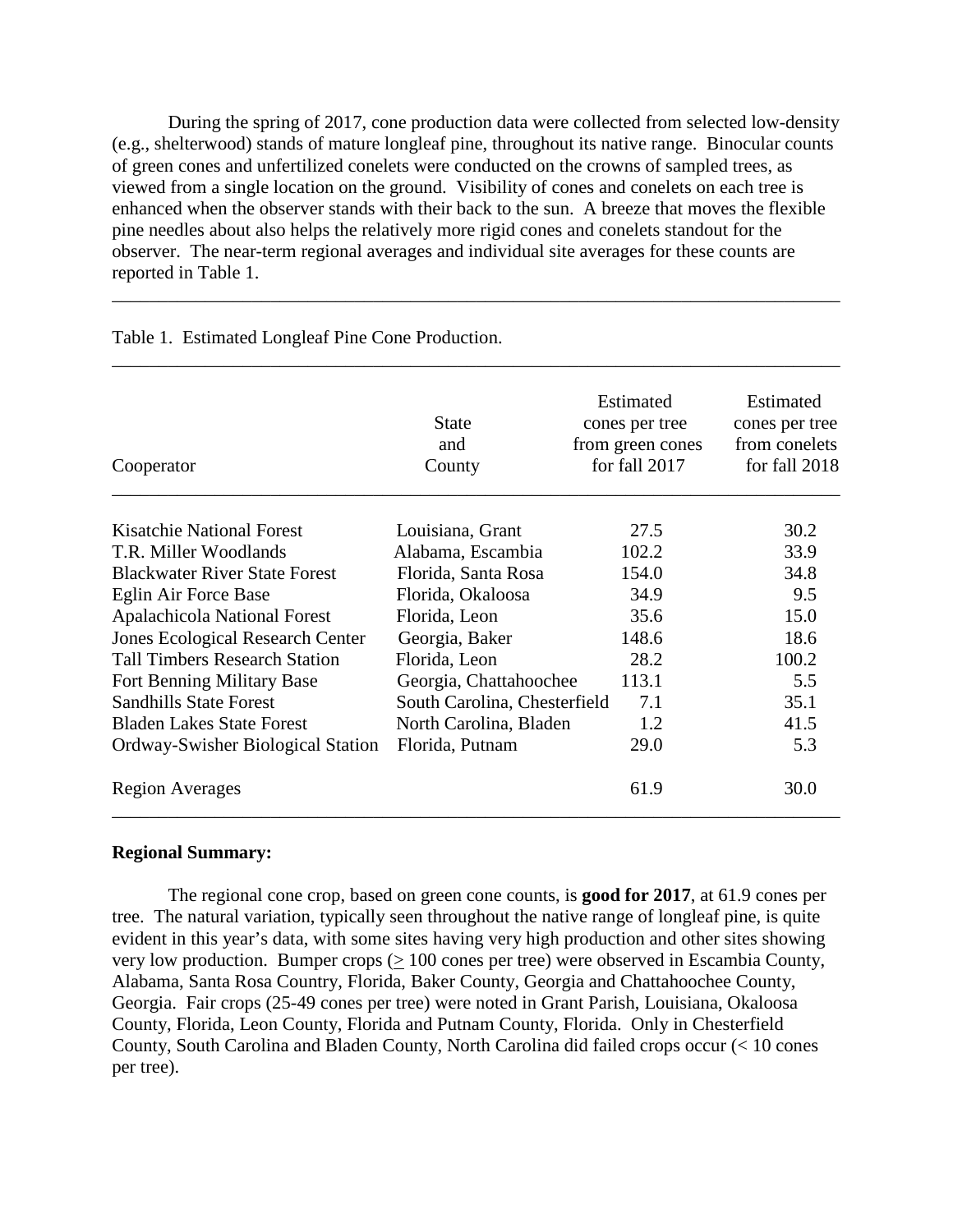The regional cone crop outlook, based on counts of unfertilized conelets, is **fair for 2018**, at 30 cones per tree. The cone crop is forecasted to be a bumper crop at one site, a fair crop at five sites, a poor crop at two sites and a failed crop at three sites, reflecting a good deal of natural variability. However, keep in mind that cone crop estimates based on counts of unfertilized conelets are less reliable than those based on counts of green cones, because of conelet losses during their first year, with often fewer than half surviving to become green cones during their second year.

The 52-year regional cone production average for longleaf pine is about 28 green cones per tree. The single best cone crop occurred in 1996 and averaged 115 cones per tree. Good cone crops were observed in 1967 (65 cones per tree), 1973 (67 cones per tree), 1987 (65 cones per tree), 1993 (52 cones per tree), 2014 (98 cones per tree) and 2017 (62 cones per tree). Fair or better cone crops have occurred during 50% of all years since 1966, with an increased frequency since the mid-1980s. Reasons for this increasing frequency may be related to genetic, environmental or management factors (or a combination of these). Research analysis of these long-term cone crop data has resulted in the recent publication of two scientific articles, which provide new insights into the reproductive pattern of longleaf pine in an environment with increasingly variable conditions. An electronic portable document file (pdf) of each of these two articles is included along with this report:

- Leduc, D.J., Sung, S.S., Brockway, D.G., Sayer, M.A.S., 2016. Weather effects on the success of longleaf pine cone crops. p. 535-541 in: Schweitzer, C.J., Clatterbuck, W.K., Oswalt, C.M. (eds.) Proceedings of the 18<sup>th</sup> Biennial Southern Silvicultural Research Conference. USDA Forest Service, Southern Research Station, e-General Technical Report SRS-212, Asheville, NC.
- Chen, X., Brockway, D.G., Guo, Q., 2016. Entropy dynamics in cone production of longleaf pine forests in the southeastern United States. *Mathematical and Computational Forestry and Natural-Resource Sciences* 8(2): 11-15.

Two additional articles are currently in review and should be published in scientific journals in the coming months:

- Guo, Q., Brockway, D.G., Chen, X., 2017. Temperature-related sex allocation shifts in a recovering keystone species, *Pinus palustris*. *Plant Ecology and Diversity*. In Review.
- Chen, X., Guo, Q., Brockway, D.G., 2017. Power laws in cone production of longleaf pine across its native range in the United States. *Forests*. In Review.

#### **Evaluating Longleaf Pine Cone Data:**

Observations, concerning the natural variation in longleaf pine cone crops, and field studies, determining of the amount of seed (i.e., number of productive cones per tree) required to successfully regenerate even-aged shelterwood stands, resulted in development of Table 2. The minimum cone crop needed for successful natural regeneration, using an even-aged management technique such as the uniform shelterwood method, is 750 green cones per acre. This assumes 30 cones per tree, with 25 seed-bearing trees per acre. Thus, cone crops classified as "fair or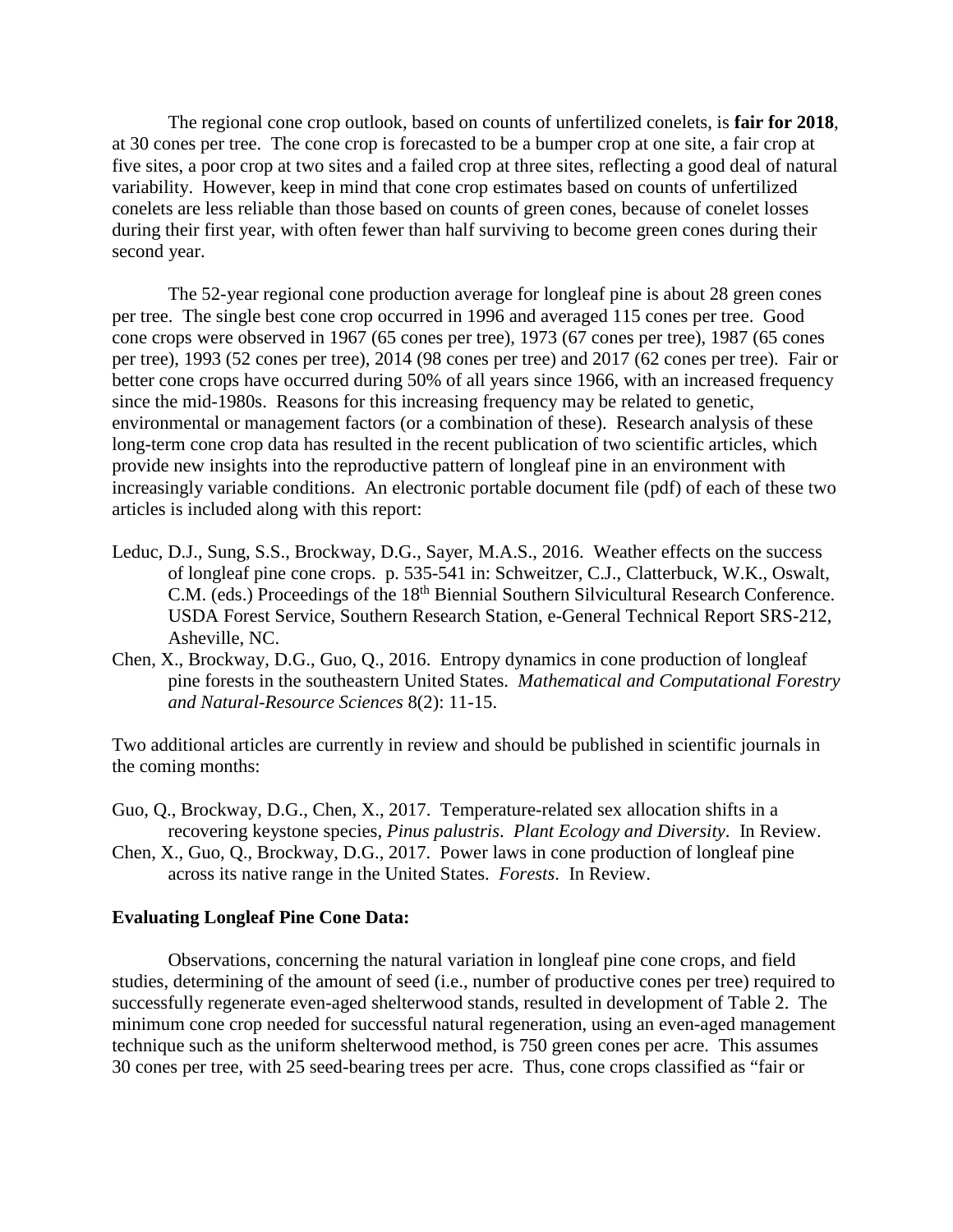better" represent regeneration opportunities, for which a receptive seedbed may be prepared through application of prescribed fire during the months prior to seed fall in October.

\_\_\_\_\_\_\_\_\_\_\_\_\_\_\_\_\_\_\_\_\_\_\_\_\_\_\_\_\_\_\_\_\_\_\_\_\_\_\_\_\_\_\_\_\_\_\_\_\_\_\_\_\_\_\_\_\_\_\_\_\_\_\_\_\_\_\_\_\_\_\_\_\_\_\_\_\_\_

\_\_\_\_\_\_\_\_\_\_\_\_\_\_\_\_\_\_\_\_\_\_\_\_\_\_\_\_\_\_\_\_\_\_\_\_\_\_\_\_\_\_\_\_\_\_\_\_\_\_\_\_\_\_\_\_\_\_\_\_\_\_\_\_\_\_\_\_\_\_\_\_\_\_\_\_\_\_

| Crop Quality | Cones per Tree | Cones per Acre (on 25 trees per acre)                                                                            |
|--------------|----------------|------------------------------------------------------------------------------------------------------------------|
| Bumper crop  | >100           | > 2500                                                                                                           |
| Good crop    | 50 to 99       | 1250 to 2475                                                                                                     |
| Fair crop    | 25 to 49       | 625 to 1225                                                                                                      |
| Poor crop    | 10 to 24       | 250 to 600                                                                                                       |
| Failed crop  | < 10           | < 250                                                                                                            |
|              |                | * Cones on mature trees (14-16 inches at dbh) in low-density stands (basal area $<$ 40 feet <sup>2</sup> /acre). |

Table 2. Classification of Longleaf Pine Cone Crops\*.

When uneven-aged management stand-reproduction methods such as single-tree selection and group selection are being used, then "seed rain" incident on a site every year, although of variable intensity from year to year, is often sufficient for successful natural regeneration. While using selection silviculture frees one from dependency on the timing of good cone crops, it may nonetheless be useful for the manager of uneven-aged stands to be aware of cone crop quality

\_\_\_\_\_\_\_\_\_\_\_\_\_\_\_\_\_\_\_\_\_\_\_\_\_\_\_\_\_\_\_\_\_\_\_\_\_\_\_\_\_\_\_\_\_\_\_\_\_\_\_\_\_\_\_\_\_\_\_\_\_\_\_\_\_\_\_\_\_\_\_\_\_\_\_\_\_

from year to year when making management decisions. It is also worth noting that a good deal of spatial variation occurs among longleaf pine stands across the Southern Region, relative to cone production. Therefore, even during a year with a lower overall regional average number of cones per tree, certain localities can experience substantial longleaf pine cone production. This regional report is intended as a guide, which

broadly forecasts the overall status of longleaf pine cone production. Thus, we encourage forest managers to take binoculars to the field and carefully examine any individual stands in which they have an interest. In this way, they can, for those specific stands, acquire more detailed site-specific information that will aid them in making management decisions.

#### **Study Partners:**

Eddie Taylor, Kisatchie National Forest, Pineville, Louisiana Paul Padgett, T.R. Miller Woodlands, Brewton, Alabama Eric Howell, Blackwater River State Forest, Milton, Florida Alexander Sutsko, Natural Resources Management, Eglin Air Force Base, Niceville, Florida Ace Haddock, National Forests in Florida, Tallahassee, Florida Steve Jack, J.W. Jones Ecological Research Center, Newton, Georgia Eric Staller, Tall Timbers Research Station, Tallahassee, Florida James Parker, Natural Resources Management, Fort Benning Military Base, Columbus, Georgia Brian Davis, Sandhills State Forest, Patrick, South Carolina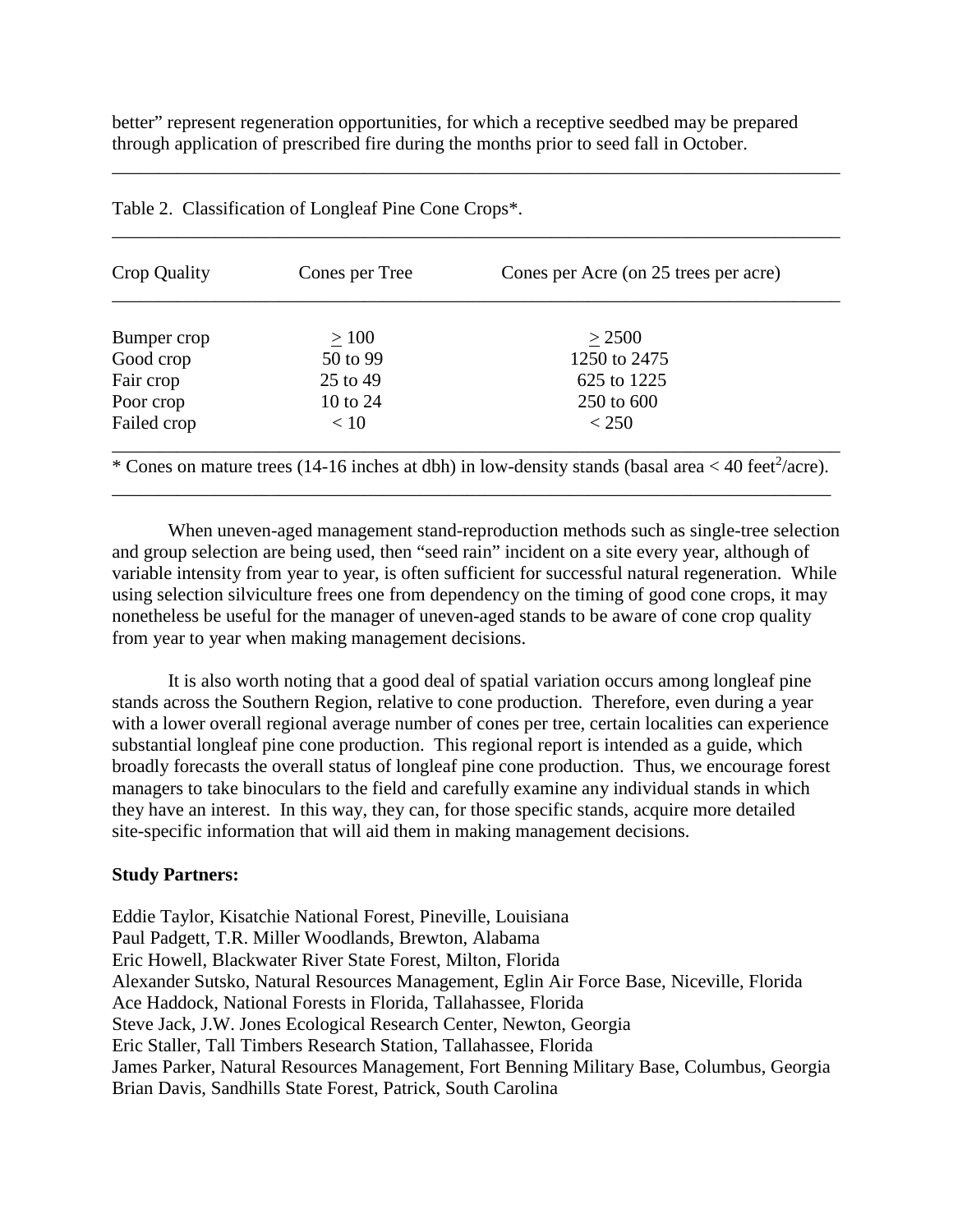Hans Rohr, Bladen Lakes State Forest, Elizabethtown, North Carolina Stephen Coates, Ordway-Swisher Biological Station, Melrose, Florida

#### **Data Collection Cooperators:**

Mark Byrd, Natural Resources Branch, Fort Benning Military Base, Columbus, Georgia Michael Low, Natural Resources Management, Eglin Air Force Base, Niceville, Florida Lisa Huey, Ordway-Swisher Biological Station, University of Florida, Melrose, Florida Nate Burmester, Ordway-Swisher Biological Station, University of Florida, Melrose, Florida Alan Springer, Southern Research Station, USDA Forest Service, Pineville, Louisiana Jacob Floyd, Southern Research Station, USDA Forest Service, Pineville, Louisiana Cory Tucker, Southern Research Station, USDA Forest Service, Auburn, Alabama

#### **Cone Counting Method:**

We have received many inquiries about the field method used when counting cones. Therefore, the following protocol and field data sheet are provided, in the event that you may wish to conduct your own observations of pine cone production in your locale. Remember:

- **Conelets** indicate how much production *may* happen next year (see Figure 1).
- **Green cones** tell you how much production will happen this year (see Figure 2)
- Brown cones tell you how much production occurred last year.



Figure 1. Two **conelets** on a longleaf pine branch, on either side of a bud.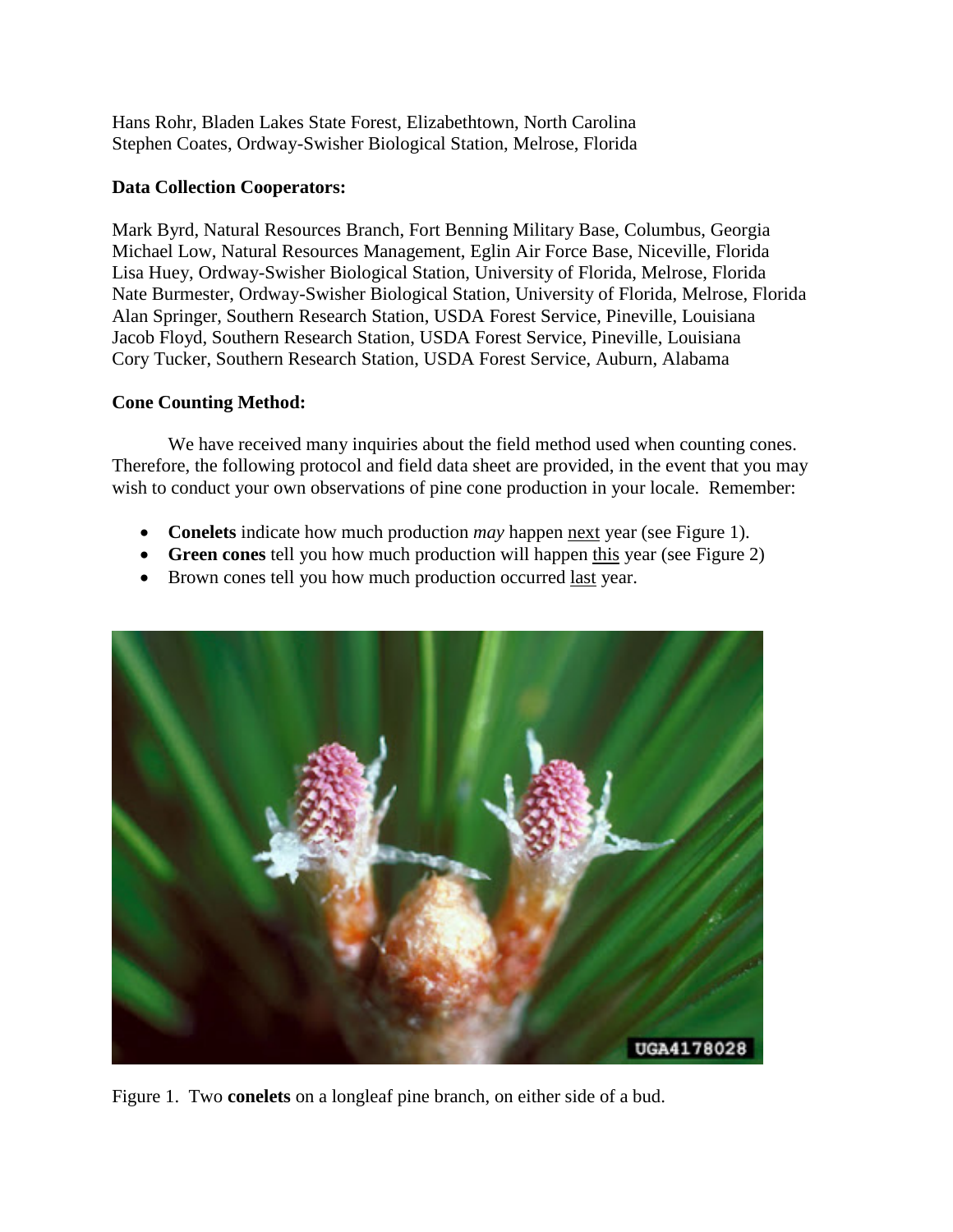

Figure 2. Two **green cones** on a longleaf pine branch, as they would appear in spring.

- $\triangleright$  Equipment: 8 to 10x binoculars, field data sheet, clipboard, pencil, d-tape, tree tags, aluminum nails, orange flagging, bark scraper and orange tree paint.
- 1. Locate a stand that is growing at a shelterwood density of less than 40 square feet per acre (25 to 35 square feet per acre is a typical range) and contains numerous trees of at least 10 inches at dbh. Better cone crops come from larger-diameter trees and poorer cone crops come from smaller-diameter trees. A key consideration is that high brush and/or trees cannot obscure the crowns of your sample trees, or your data collection will be impaired. The midstory must be relatively open, so you can see the entire crowns of sample trees.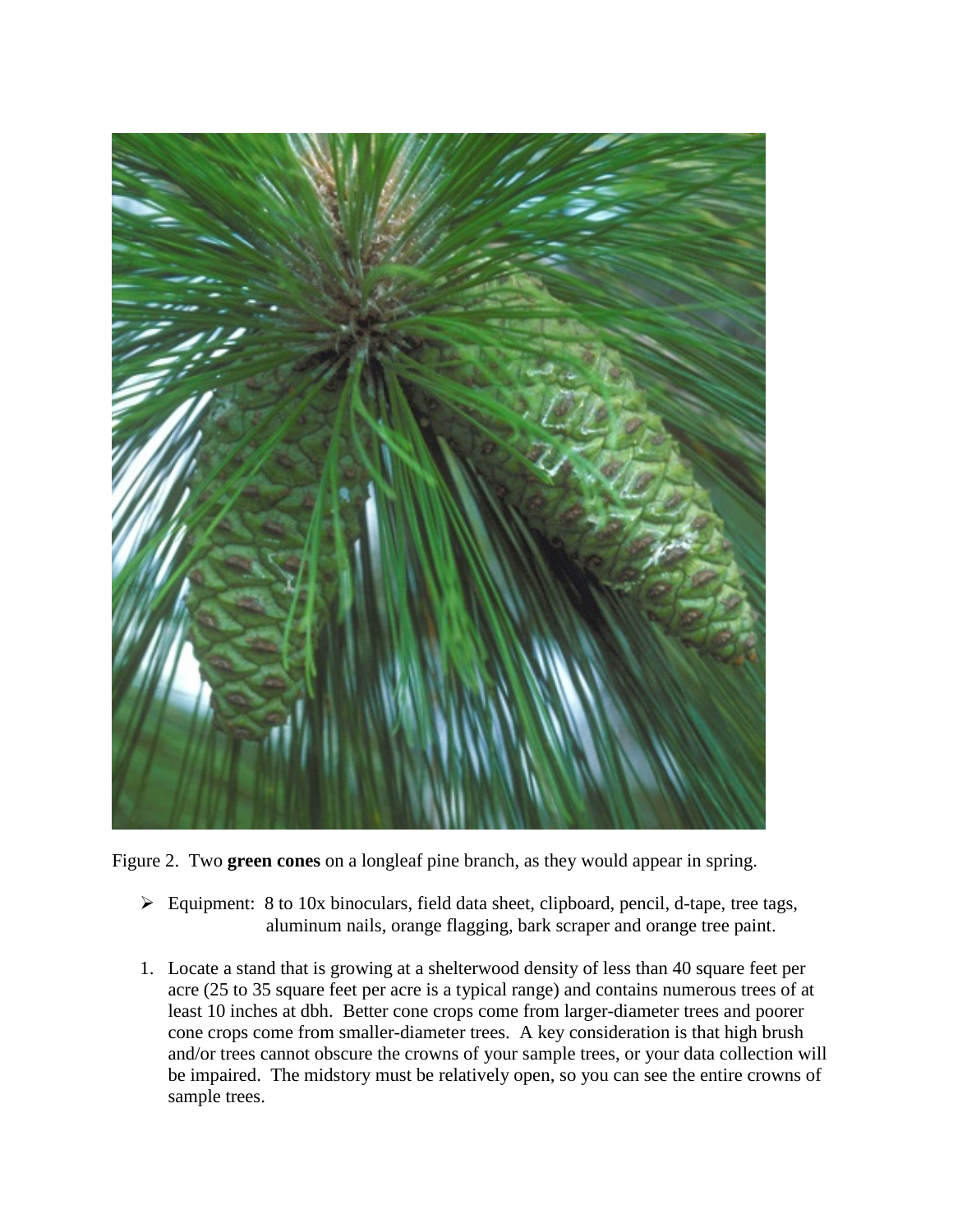- 2. Select at least 10 trees in the stand to serve as your representative sample for monitoring, by painting a ring around the tree at dbh or higher and a sequence number on each (use a color other than white to avoid confusion with the white rings often painted around trees having RCW nests). You may also attach an aluminum tag to the tree, but attach this high enough so that the tag number will not become obscured by black char from or, even worse, melted during periodic prescribed fires (this happens when tags are too low).
- 3. Using the field data sheet, enter the following data at the top: location, date and crew. Then, for each tree, enter the tree number and its dbh. Now, you are ready to count the brown cones, green cones and small conelets.
- 4. While standing near each tree, count the number of brown cones lying on the ground around the tree. The cones from the most recent year appear brown and fresher than the cones from earlier years which appear weathered and gray. Enter this number. Then, walk toward the sun away from the tree. The precise distance away from the tree is not crucial, but it should be far enough away to give your neck a comfortable angle while looking up, but not so far away that you cannot clearly see the cones with 8 to 10 power binoculars. With the sun at your back, you may need to adjust your position a bit to the left or to the right, so that you can view the entire tree crown without moving from your counting location.
- 5. Work from the least difficult to most difficult strobili to see. First, count the number of brown cones still hanging on the tree from last fall. I usually start at the lower left of the crown and work my way up to the top of the crown, then across the top of the crown to the right and then down the right side of the crown all the way to the bottom-most branches. This is a systematic approach that sweeps across the entire crown (left half, top, right half) and leads to consistently accurate counts. Once you have done this, enter the number of brown cones still hanging on the tree into the data sheet.
- 6. Next, repeat the same up-over-down sweep with your binoculars, counting all of the green cones that can be seen from the single spot on which you are standing. Because these newer cones are green, they are more difficult to see against the green pine foliage. It helps to count these green cones (and other structures) on a bright sunny day, when the light is good. It also helps if there is a light breeze blowing that moves the pine needles about, thereby revealing the more rigid cones. Once you have done this, enter the number of green cones into the data sheet. This is perhaps the most important count you will make, since these green cones contain the seed that will be shed during the upcoming October, and it is these data that will become the numbers upon which the cone crop forecast for the current year will be based (a forecast in which many land managers have a great interest). News of a good cone crop usually alerts forest managers to get busy during the summer, preparing seedbeds that will be receptive to capturing and deriving the most benefit from the upcoming seed shed. You will also note on the data sheet that the raw number you see in your green cone count needs to be multiplied by 2 at the end of the column. Bill Boyer's research, through many years, confirmed that this adjustment to the raw count needed to be performed to obtain an accurate estimate (the actual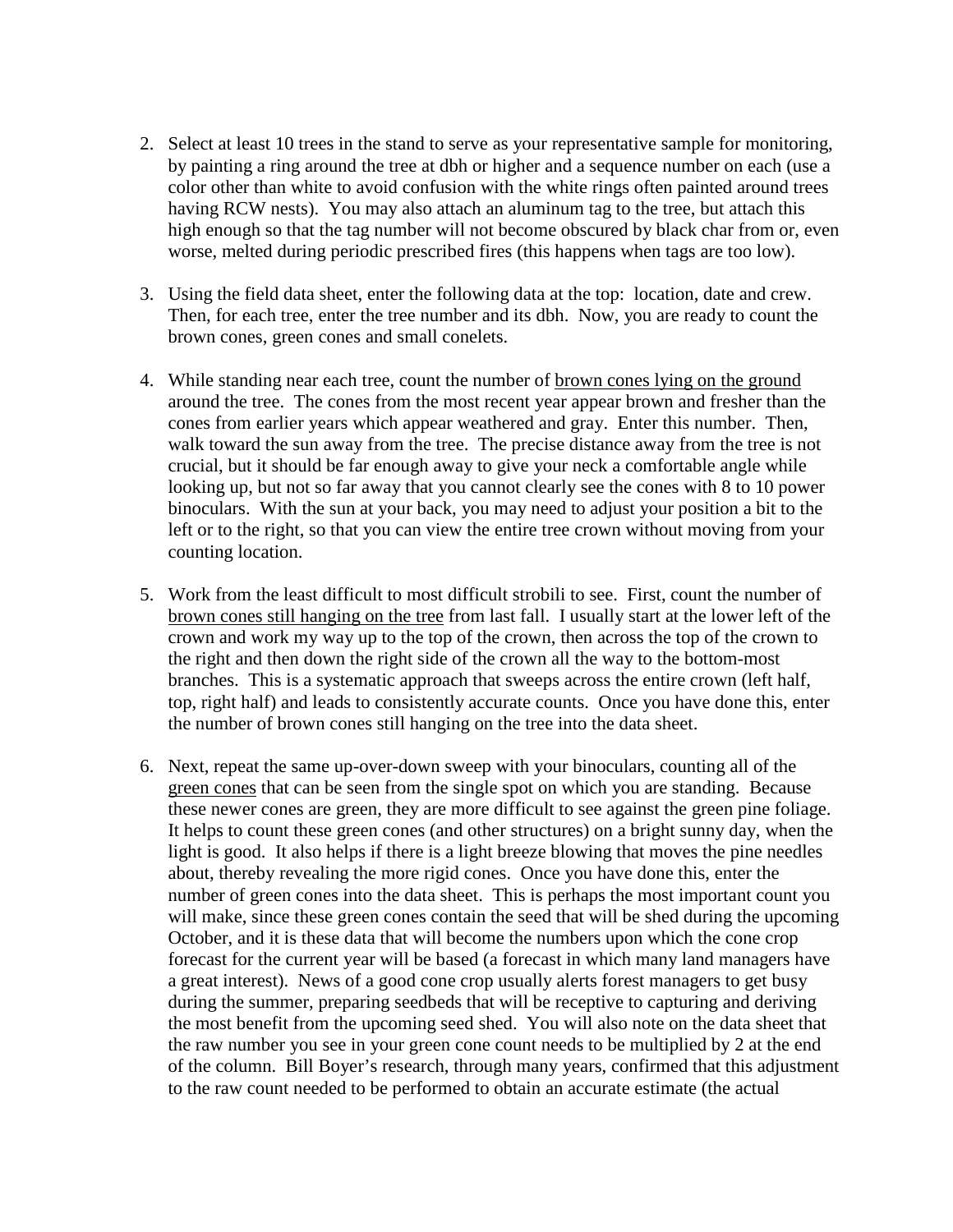regression from his work approximated 1.98). In general terms, he explained this as being needed, because the cone count is performed by looking at only one side of the tree, thus the raw count for green cones needs to be doubled.

7. Finally, repeat the same up-over-down sweep with our binoculars, counting the small conelets that can be seen from the single spot on which you are standing. They are small, so this will take more time to locate them. But, they are up there. These conelets were pollinated only one month earlier (during March), but will not become fertilized for almost another 11 months (until a pollen tube grows from the surface of the conelet deep into its ovary). These conelets are the basis for estimating what the cone crop might be during the following year. But, it is worth bearing in mind that conelet abortion happens in nature for a variety of natural reasons (e.g., genetics, disease, insects, adverse weather conditions). Thus, not all conelets will survive to maturity. In fact, the conelet mortality rate is typically more than 50 percent. So, this estimate for next year, based on conelets, is less reliable than the forecast for this year, based on green cones.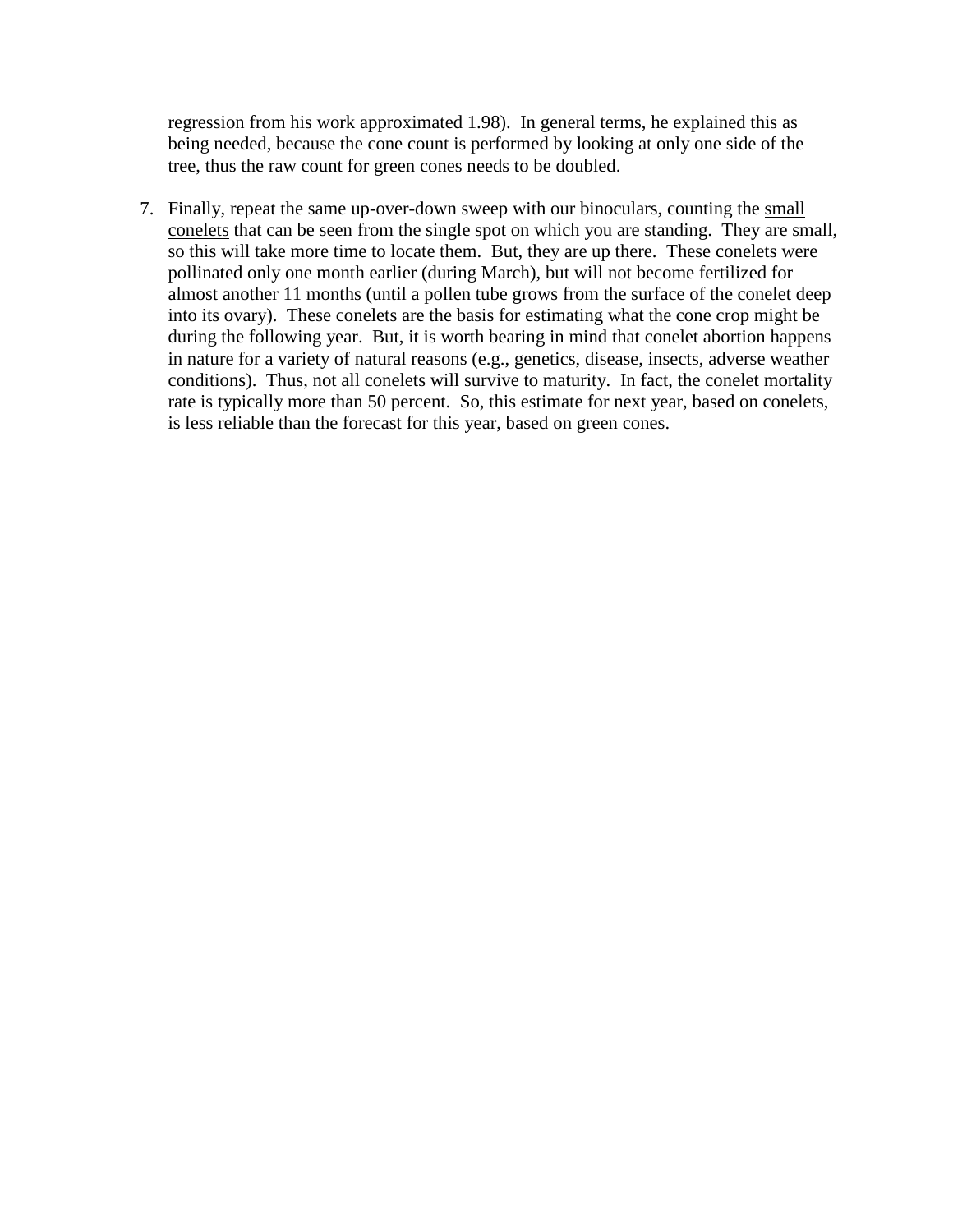#### **Regional Longleaf Pine Cone Study: Female Strobili Count Data - - Field Data**

Location: \_\_\_\_\_\_\_\_\_\_\_\_\_\_\_\_\_\_\_\_\_ Date: \_\_\_\_\_\_\_\_\_\_\_\_\_\_\_ Crew: \_\_\_\_\_\_\_\_\_\_\_\_\_\_\_\_\_

|                    | Tree Number   DBH   Brown Cones on Ground   Brown Cones on Tree   All Brown Cones   Green Cones   Conelets |  |  |
|--------------------|------------------------------------------------------------------------------------------------------------|--|--|
| $\mathbf{1}$       |                                                                                                            |  |  |
| $\overline{2}$     |                                                                                                            |  |  |
| $\overline{3}$     |                                                                                                            |  |  |
| $\overline{4}$     |                                                                                                            |  |  |
| $\overline{5}$     |                                                                                                            |  |  |
| $\overline{6}$     |                                                                                                            |  |  |
| $\overline{7}$     |                                                                                                            |  |  |
| $\overline{\bf 8}$ |                                                                                                            |  |  |
| $\overline{9}$     |                                                                                                            |  |  |
| 10                 |                                                                                                            |  |  |
| 11                 |                                                                                                            |  |  |
| 12                 |                                                                                                            |  |  |
| 13                 |                                                                                                            |  |  |
| 14                 |                                                                                                            |  |  |
| 15                 |                                                                                                            |  |  |
| 16                 |                                                                                                            |  |  |
| 17                 |                                                                                                            |  |  |
| 18                 |                                                                                                            |  |  |
| 19                 |                                                                                                            |  |  |
| 20                 |                                                                                                            |  |  |
| 21                 |                                                                                                            |  |  |
| $\overline{22}$    |                                                                                                            |  |  |
| 23                 |                                                                                                            |  |  |
| 24                 |                                                                                                            |  |  |
| 25                 |                                                                                                            |  |  |
| 26                 |                                                                                                            |  |  |
| Total Count $=$    |                                                                                                            |  |  |

Adjusted Count performed only for Green Cones (is the Total Count  $x 2$ ) =

Number Per Tree =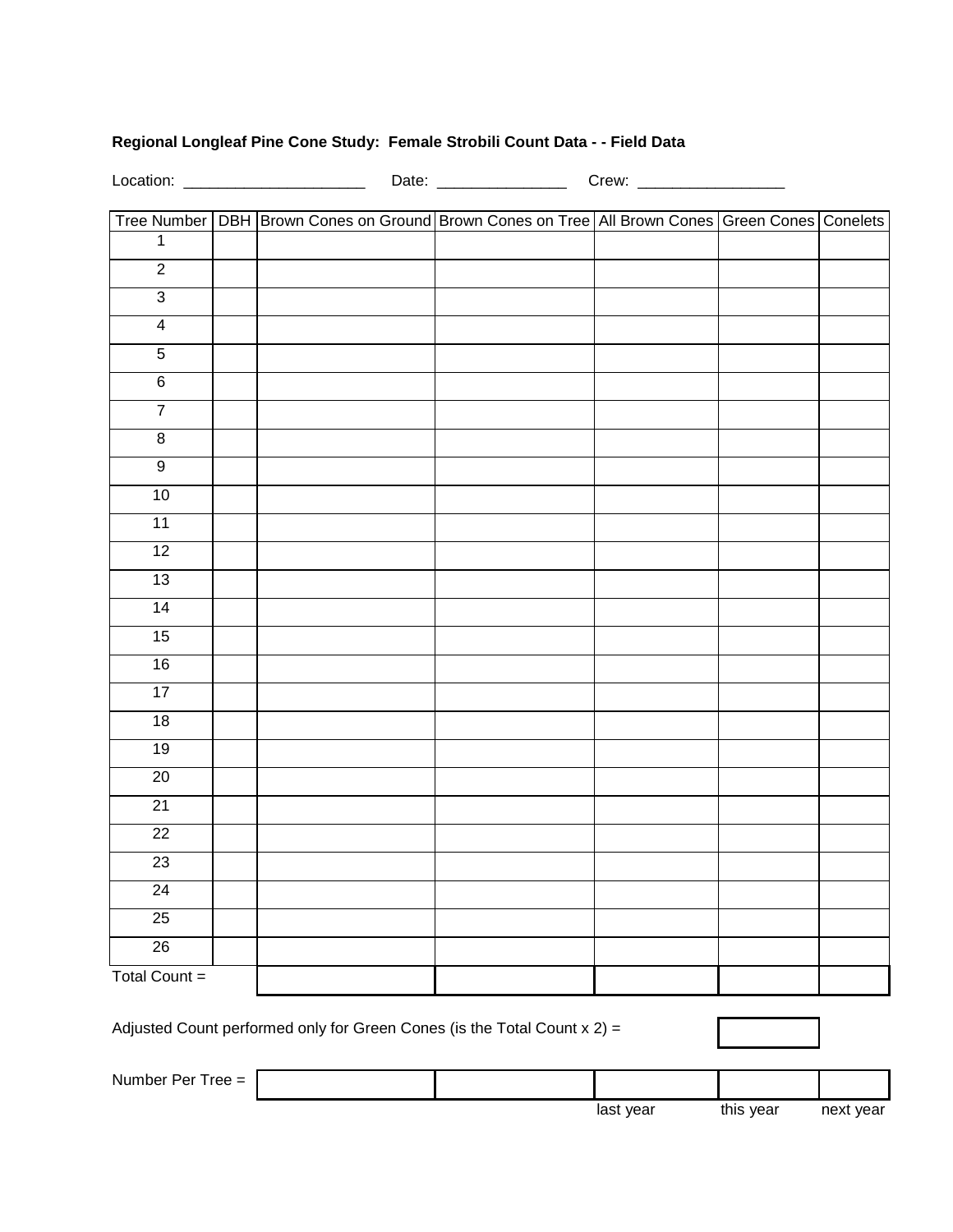**Regional and Local**

**Summary and Graphs**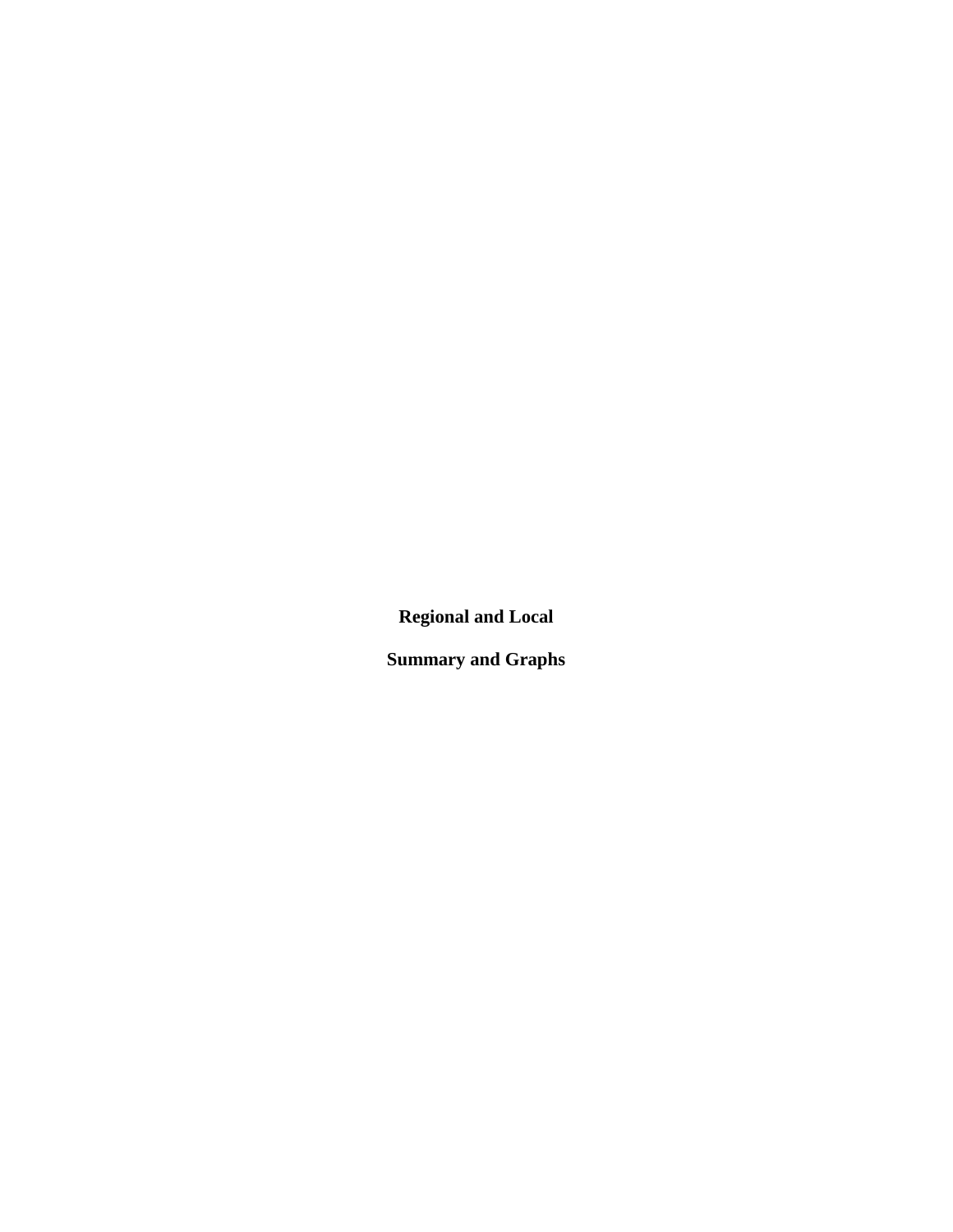|      | Year Southern LA- |                    | AL-            | W FL-                        |             | W FL-W FL-               | <b>SW</b>     | Red                   | W GA-                            | SC-       | NC-                   | FL Pen.-              |
|------|-------------------|--------------------|----------------|------------------------------|-------------|--------------------------|---------------|-----------------------|----------------------------------|-----------|-----------------------|-----------------------|
|      | Region            | Kisatchie          |                | Escambia Blackwater          |             | Eglin Apalachicola       | GA-           | Hills-Tall Fort       |                                  | Sandhills |                       | Bladen Ordway-        |
|      |                   | National<br>Forest | Exp.<br>Forest | <b>River State</b><br>Forest | Air         | National<br>Force Forest | Jones<br>Res. | <b>Timbers</b><br>Res | <b>Benning State</b><br>Military | Forest    | Lakes<br><b>State</b> | Swisher<br>Biological |
|      |                   |                    |                |                              | Base        |                          | Center        | Station               | Base                             |           | Forest                | Station               |
| 1958 |                   |                    | 63.00          |                              |             |                          |               |                       |                                  |           |                       |                       |
| 1959 |                   |                    | 9.00           |                              |             |                          |               |                       |                                  |           |                       |                       |
| 1960 |                   |                    | 19.00          |                              |             |                          |               |                       |                                  |           |                       |                       |
| 1961 |                   |                    | 43.00          |                              |             |                          |               |                       |                                  |           |                       |                       |
| 1962 |                   |                    | 8.00           |                              |             |                          |               |                       |                                  |           |                       |                       |
| 1963 |                   |                    | 1.00           |                              |             |                          |               |                       |                                  |           |                       |                       |
| 1964 |                   |                    | 12.00          |                              |             |                          |               |                       |                                  |           |                       |                       |
| 1965 |                   |                    | 4.00           |                              |             |                          |               |                       |                                  |           |                       |                       |
| 1966 | 1.01              |                    | 1.02           |                              |             | 0.60                     |               |                       |                                  |           |                       |                       |
| 1967 | 65.06             | 26.35              | 53.35          | 13.75                        |             | 18.65                    | 2.65          |                       |                                  |           |                       |                       |
| 1968 | 7.19              | 5.80               | 34.38          | 2.50                         | 0.20        | 9.85                     | 0.40          |                       |                                  |           | 0.20                  |                       |
| 1969 | 10.06             | 10.05              | 15.75          | 2.45                         | 0.60        | 5.15                     | 0.75          |                       |                                  | 9.20      | 1.85                  |                       |
| 1970 | 11.65             | 13.55              | 2.21           | 1.65                         | 0.90        | 1.00                     | 7.50          |                       |                                  | 7.05      | 0.90                  |                       |
| 1971 | 16.80             | 4.75               | 21.60          | 29.20                        | 4.05        | 14.35                    | 1.50          |                       |                                  | 10.15     | 2.73                  |                       |
| 1972 | 26.75             | 8.25               | 5.41           | 0.90                         | 3.50        | 0.20                     | 0.40          |                       |                                  | 50.95     | 25.55                 |                       |
| 1973 | 67.44             | 55.55              | 28.34          | 14.40                        | 10.60       | 27.15                    | 7.15          |                       |                                  | 92.00     | 8.80                  |                       |
| 1974 | 7.67              | 1.86               | 24.70          | 3.00                         | 1.55        | 9.60                     | 0.30          |                       |                                  | 6.71      | 0.30                  |                       |
| 1975 | 23.23             |                    | 15.73          | 17.50                        | 10.61       |                          | 5.00          |                       |                                  | 67.30     |                       |                       |
| 1976 | 7.94              |                    | 3.90           | 1.50                         | 1.70        | 22.90                    | 1.60          |                       |                                  | 16.05     |                       |                       |
| 1977 | 26.42             | 47.35              | 19.80          | 9.85                         | 1.10        | 89.70                    | 1.10          |                       |                                  | 25.50     | 16.94                 |                       |
| 1978 | 2.89              | 4.95               | 4.67           | 0.80                         | 0.25        | 2.65                     | 1.00          |                       |                                  | 8.50      | 0.28                  |                       |
| 1979 | 7.81              | 10.55              | 11.33          | 5.50                         | 4.40        |                          | 3.05          |                       |                                  | 18.40     | 1.42                  |                       |
| 1980 | 18.31             | 67.30              | 3.03           | 0.50                         | 0.55        |                          | 2.25          |                       |                                  | 36.20     |                       |                       |
| 1981 | 11.10             | 13.60              | 6.56           | 1.15                         | 0.95        |                          | 0.85          |                       |                                  | 43.50     |                       |                       |
| 1982 | 4.83              | 0.65               | 13.05          | 3.20                         | 8.10        |                          | 1.70          |                       |                                  | 2.30      |                       |                       |
| 1983 | 30.03             | 94.20              | 14.58          | 11.75                        | 22.85       |                          | 11.00         |                       |                                  | 25.80     |                       |                       |
| 1984 | 37.18             | 133.75             | 19.15          | 12.27                        | 5.86        |                          | 1.45          |                       |                                  | 50.60     |                       |                       |
| 1985 | 7.01              | 3.75               | 13.28          | 8.50                         | 6.05        |                          | 1.20          |                       |                                  | 9.30      |                       |                       |
| 1986 | 28.22             | 60.25              | 31.34          | 19.20                        | 28.32       |                          | 19.40         |                       |                                  | 10.80     |                       |                       |
| 1987 | 65.22             | 89.00              | 104.22         | 58.70                        | 18.05       |                          | 11.22         |                       |                                  | 110.15    |                       |                       |
| 1988 | 8.75              | 24.75              | 6.50           | 8.24                         |             |                          | 1.20          |                       |                                  | 3.05      |                       |                       |
| 1989 | 6.87              | 26.56              | 0.17           | 2.07                         |             |                          | 0.74          |                       |                                  | 4.80      |                       |                       |
| 1990 | 38.75             | 46.31              | 43.86          | 35.53                        |             |                          | 50.32         |                       |                                  | 17.75     |                       |                       |
| 1991 | 43.50             | 46.96              | 23.78          | 33.74                        |             |                          | 1.21          |                       |                                  | 117.50    | 37.80                 |                       |
| 1992 | 35.51             | 4.76               | 1.02           | 8.26                         |             | 76.60                    | 0.21          |                       |                                  | 152.40    | 5.31                  |                       |
| 1993 | 52.27             | 16.15              | 128.06         | 89.79                        |             | 5.70                     | 91.23         |                       | 15.60                            | 70.95     | 0.67                  |                       |
| 1994 | 27.49             | 118.06             | 14.81          |                              | 9.68 20.10  | 11.07                    | 24.89         |                       |                                  | 3.70      | 17.62                 |                       |
| 1995 | 40.97             | 42.69              | 7.64           |                              | 10.85 10.05 | 17.89                    | 66.11         |                       | 10.40                            | 51.00     | 152.06                |                       |
| 1996 | 115.02            | 75.88              | 157.24         | 206.39                       | 87.75       | 190.83                   | 123.67        |                       | 34.90                            | 48.20     | 110.33                |                       |
| 1997 | 16.95             | 11.25              | 1.40           | 8.19                         | 6.70        | 38.56                    | 16.90         |                       | 52.70                            | 7.20      | 9.67                  |                       |
| 1998 | 17.35             | 55.62              | 38.50          | 27.06                        | 11.25       | 1.20                     | 3.92          |                       | 16.10                            | 1.07      | 1.40                  |                       |
| 1999 | 39.55             | 25.06              | 9.74           | 12.95                        | 15.55       | 3.80                     | 112.50        | 43.70                 | 21.70                            | 52.20     | 98.27                 |                       |
| 2000 | 39.32             | 8.50               | 59.36          | 30.47                        | 15.80       | 22.00                    | 106.08        | 58.80                 | 22.40                            | 8.07      | 61.73                 |                       |
| 2001 | 18.26             | 60.25              | 57.36          | 8.80                         | 8.35        | 9.80                     | 2.30          | 14.20                 | 17.60                            | 2.93      | 1.00                  |                       |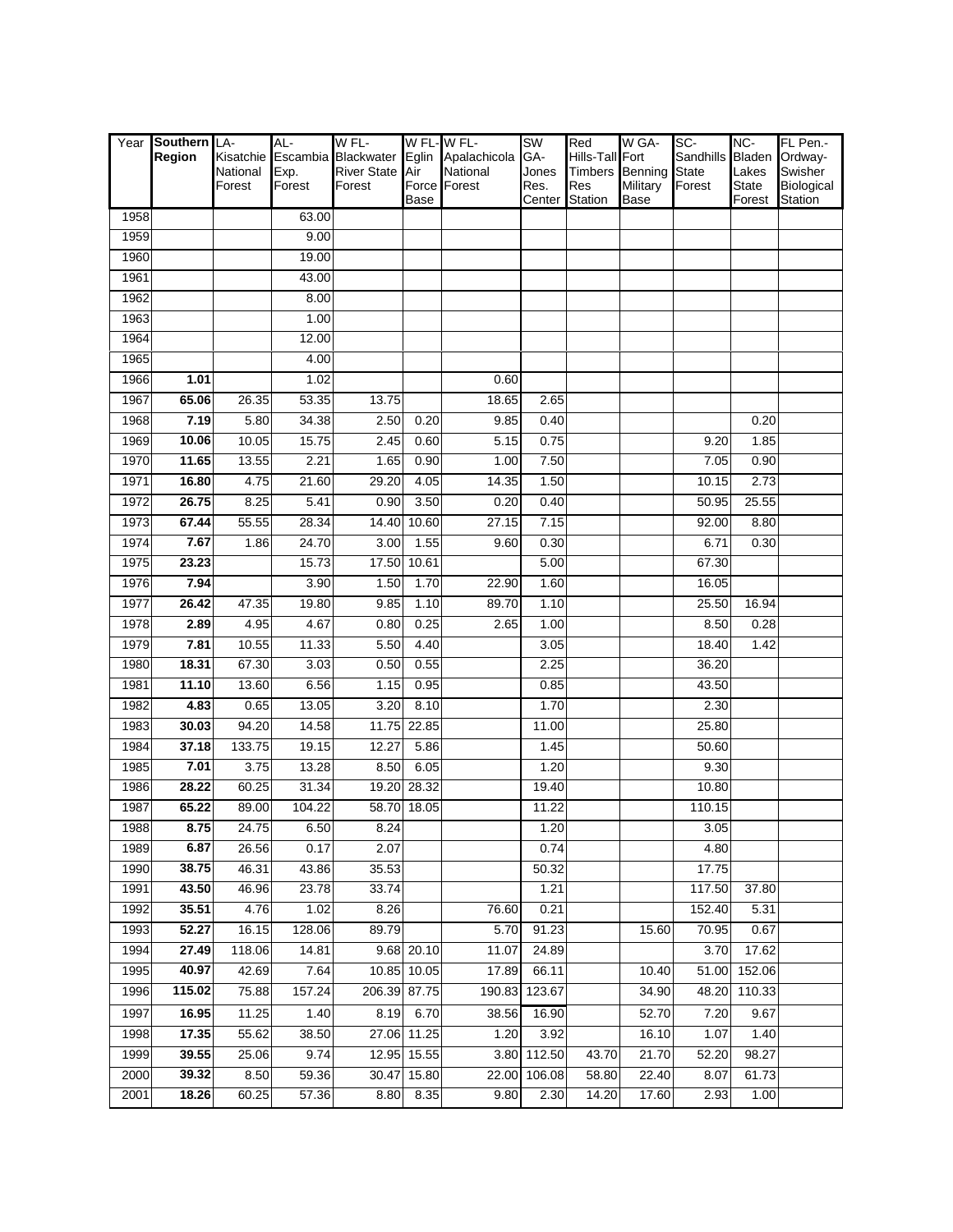| 2002         | 17.52                 | 4.50                            | 2.23                  | 3.72                                                         | 7.85                 | 2.20                                                          | 6.91                                        | 63.30                                                      | 12.80                                        | 40.00                                             | 31.73                                            |                                                               |
|--------------|-----------------------|---------------------------------|-----------------------|--------------------------------------------------------------|----------------------|---------------------------------------------------------------|---------------------------------------------|------------------------------------------------------------|----------------------------------------------|---------------------------------------------------|--------------------------------------------------|---------------------------------------------------------------|
| 2003         | 41.85                 | 34.25                           | 103.40                | 69.44                                                        | 31.80                | 13.80                                                         | 89.09                                       | 42.60                                                      | 8.40                                         | 7.33                                              | 18.40                                            |                                                               |
| 2004         | 31.62                 | 67.75                           | 8.41                  | 24.90                                                        | 43.56                | 37.90                                                         | 88.91                                       | 32.80                                                      | 2.40                                         | 4.53                                              | 5.00                                             |                                                               |
| 2005         | 39.52                 | 28.94                           | 44.17                 | 23.00                                                        | 57.05                | 36.10                                                         | 117.09                                      | 26.80                                                      | 21.24                                        | 37.36                                             | 3.47                                             |                                                               |
| 2006         | 46.34                 | 19.00                           | 18.41                 | 4.10                                                         | 16.85                | 14.00                                                         | 129.18                                      | 56.80                                                      |                                              | 49.93                                             | 108.80                                           |                                                               |
| 2007         | 4.73                  | 15.06                           | 0.96                  | 0.00                                                         | 0.78                 | 2.80                                                          | 5.80                                        | 2.00                                                       | 15.36                                        | 0.71                                              | 3.87                                             |                                                               |
| 2008         | 25.13                 | 24.25                           | 57.13                 |                                                              | 38.60 30.16          | 38.40                                                         | 8.55                                        | 30.60                                                      | 16.20                                        | 7.00                                              | 0.40                                             |                                                               |
| 2009         | 41.05                 | 58.00                           | 40.50                 | 31.60                                                        | 14.26                | 6.00                                                          | 65.09                                       | 20.20                                                      | 81.40                                        | 55.29                                             | 38.13                                            |                                                               |
| 2010         | 7.77                  | 6.25                            | 3.30                  | 4.00                                                         | 3.74                 | 0.80                                                          | 1.64                                        | 2.60                                                       | 39.80                                        | 5.57                                              | 10.00                                            |                                                               |
| 2011         | 48.09                 | 31.25                           | 73.20                 | 141.20                                                       | 65.10                | 32.80                                                         | 66.20                                       | 7.00                                                       | 38.12                                        | 18.43                                             | 7.60                                             |                                                               |
| 2012         | 4.46                  | 5.75                            | 7.24                  | 1.00                                                         | 0.60                 | 1.80                                                          | 2.36                                        | 12.14                                                      | 2.24                                         | 8.14                                              | 3.33                                             |                                                               |
| 2013         | 4.22                  | 4.68                            | 11.30                 | 2.60                                                         | 1.81                 | 0.80                                                          | 0.91                                        | 1.33                                                       | 12.68                                        | 3.86                                              | 2.27                                             |                                                               |
| 2014         | 97.81                 | 222.80                          | 159.81                | 149.00                                                       | 74.90                | 7.00                                                          | 134.36                                      | 13.56                                                      | 138.48                                       | 54.10                                             | 24.10                                            |                                                               |
| 2015         | 12.43                 | 17.33                           | 18.60                 | 16.80                                                        | 2.76                 | 21.40                                                         | 6.50                                        | 14.70                                                      | 32.00                                        | 1.10                                              | 4.30                                             | 1.20                                                          |
| 2016         | 3.38                  | 1.47                            | 0.48                  | 1.00                                                         | 2.64                 | 0.60                                                          | 1.45                                        | 3.78                                                       | 5.92                                         | 6.86                                              | 12.53                                            | 0.40                                                          |
| 2017         | 61.94                 | 27.47                           | 102.19                | 154.00                                                       | 34.93                | 35.60                                                         | 148.55                                      | 28.22                                                      | 113.08                                       | 7.14                                              | 1.20                                             | 29.00                                                         |
| <b>Means</b> | 28.31                 | 36.39                           | 30.12                 | 26.97                                                        | 15.78                | 21.88                                                         | 30.50                                       | 25.01                                                      | 31.81                                        | 29.56                                             | 22.43                                            | 10.20                                                         |
|              | Southern LA<br>Region | Kisatchie<br>National<br>Forest | AL-<br>Exp.<br>Forest | W FL-<br>Escambia Blackwater<br><b>River State</b><br>Forest | Eglin<br>Air<br>Base | W FL-W FL-<br>Apalachicola<br><b>National</b><br>Force Forest | <b>SW</b><br>GA-<br>Jones<br>Res.<br>Center | Red<br>Hills -<br>Tall<br><b>Timbers</b><br>Res<br>Station | W GA-<br>Fort<br>Benning<br>Military<br>Base | SC-<br><b>Sandhills</b><br><b>State</b><br>Forest | NC-<br><b>Bladen</b><br>Lakes<br>State<br>Forest | FL Pen.-<br>Ordway<br>Swisher<br><b>Biological</b><br>Station |

Data are the average number of cones per longleaf pine tree forecasted for the fall (late October), with estimates based on counts of **green cones** during the spring (April and May) of each year.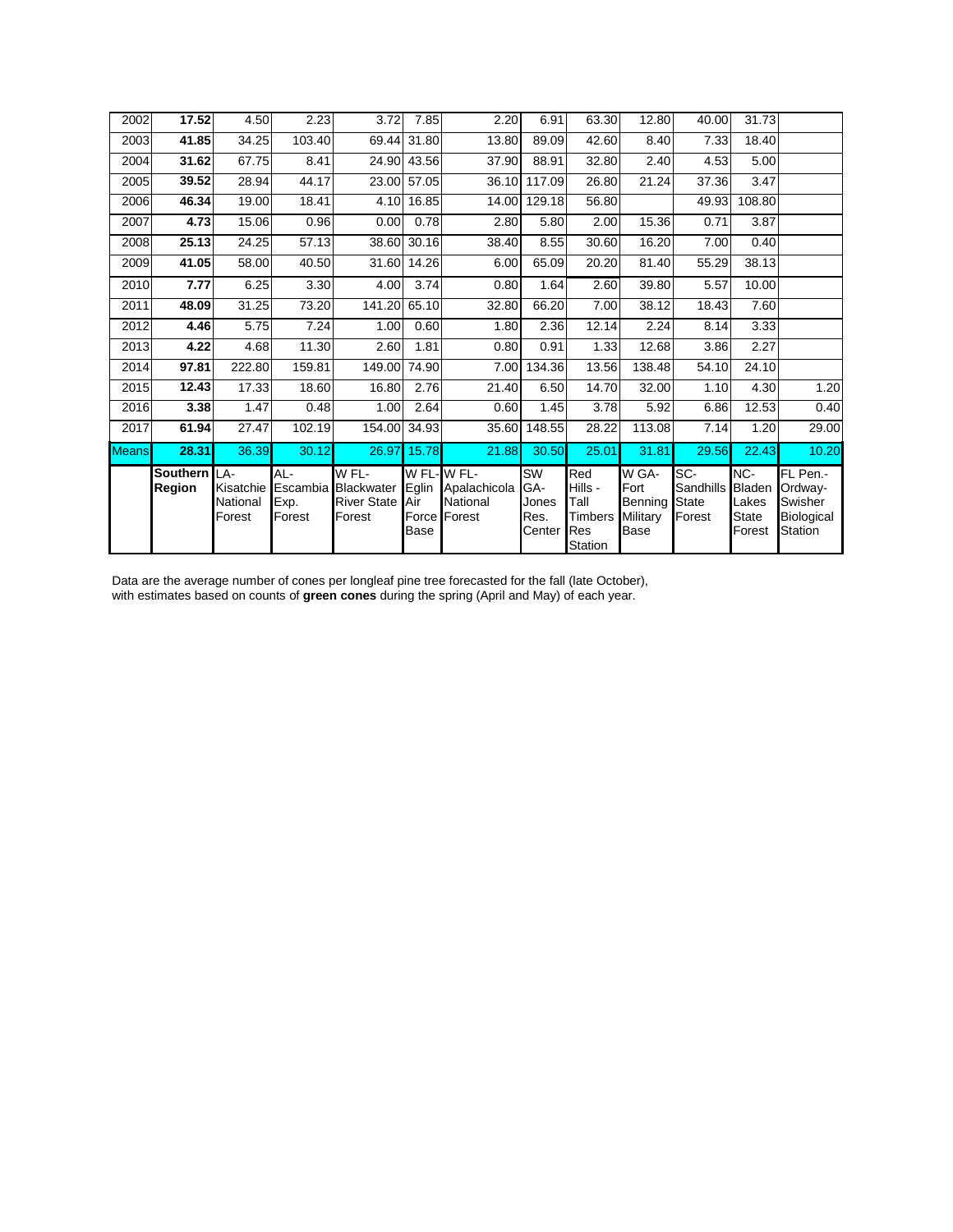

### **Longleaf Pine Cone Production in Southern Region (since 1966)**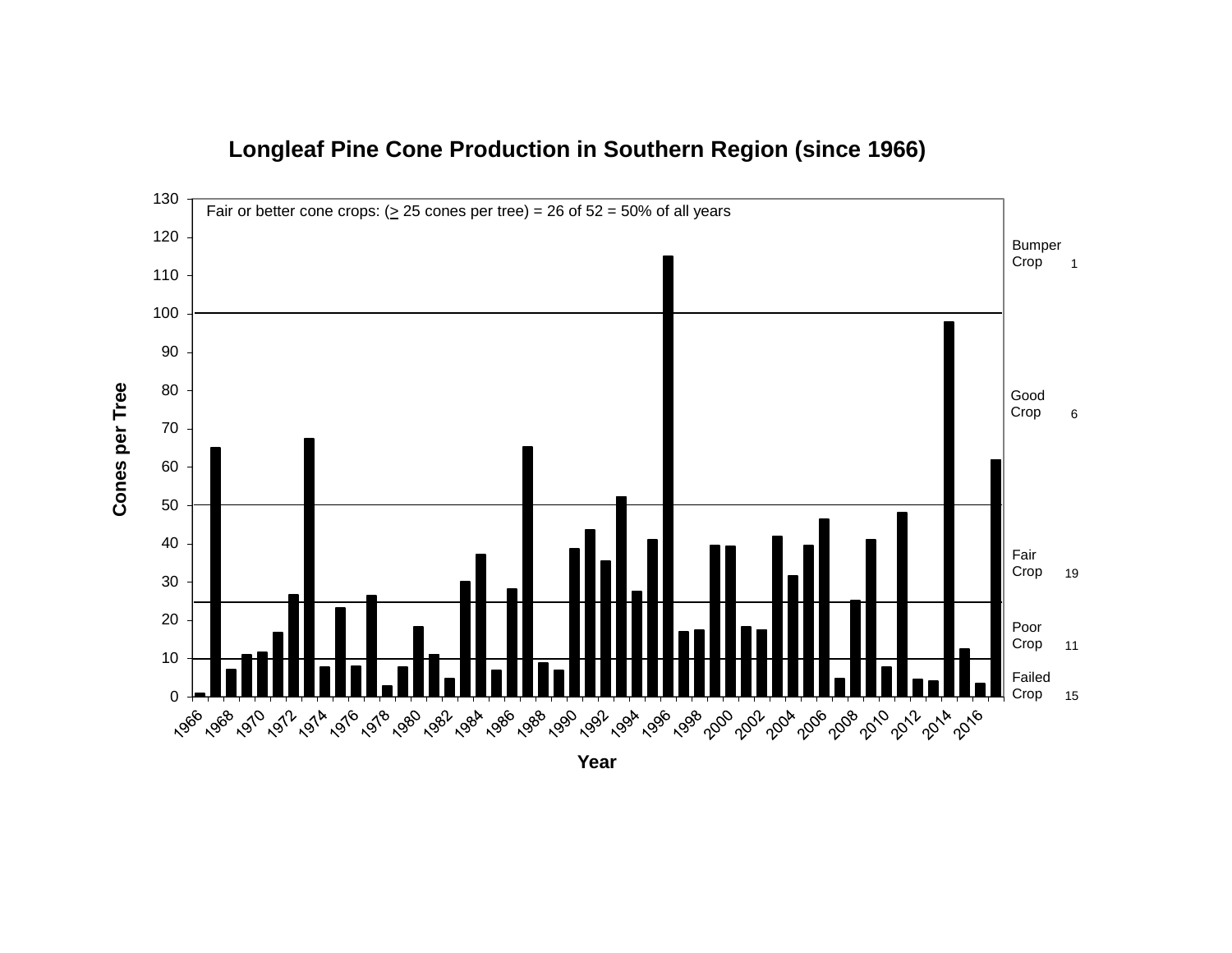

#### **Longleaf Pine Cone Production in Louisiana at Kisatchie NF (since 1967)**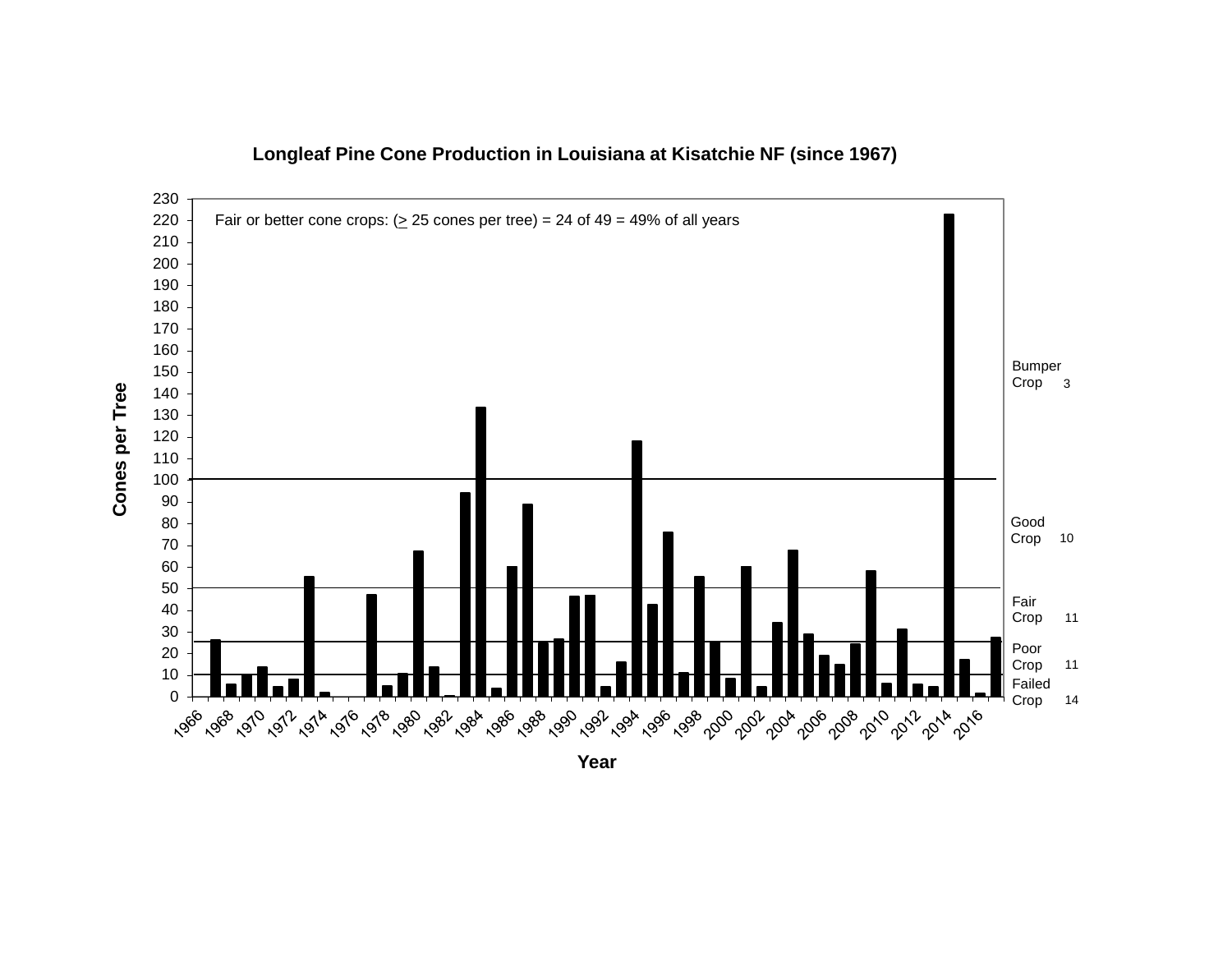

#### **Longleaf Pine Cone Production in Southern Alabama at Escambia EF (since 1958)**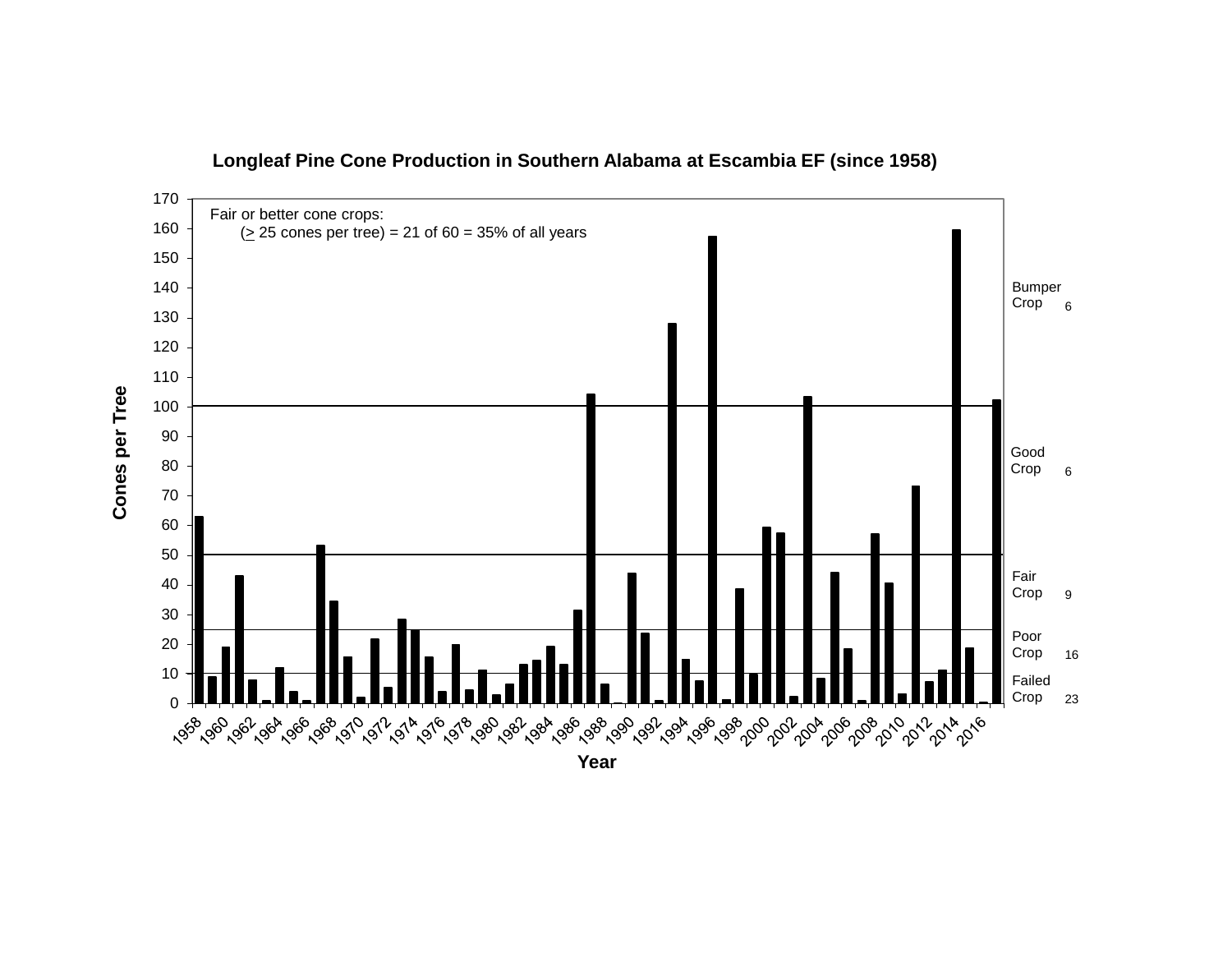

#### **Longleaf Pine Cone Production in West Florida at Blackwater River SF (since 1967)**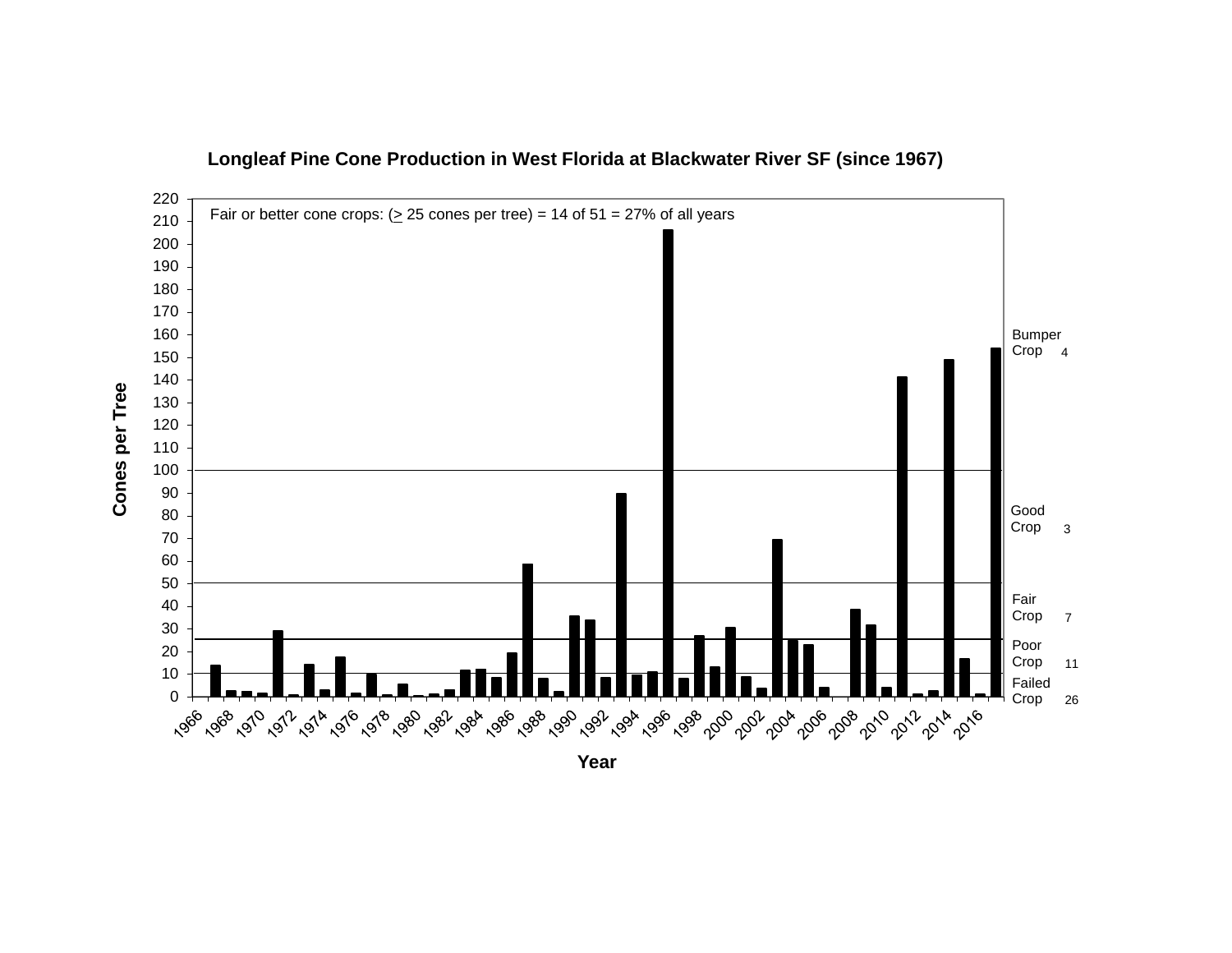

#### **Longleaf Pine Cone Production in Western Florida at Eglin AFB (since 1968)**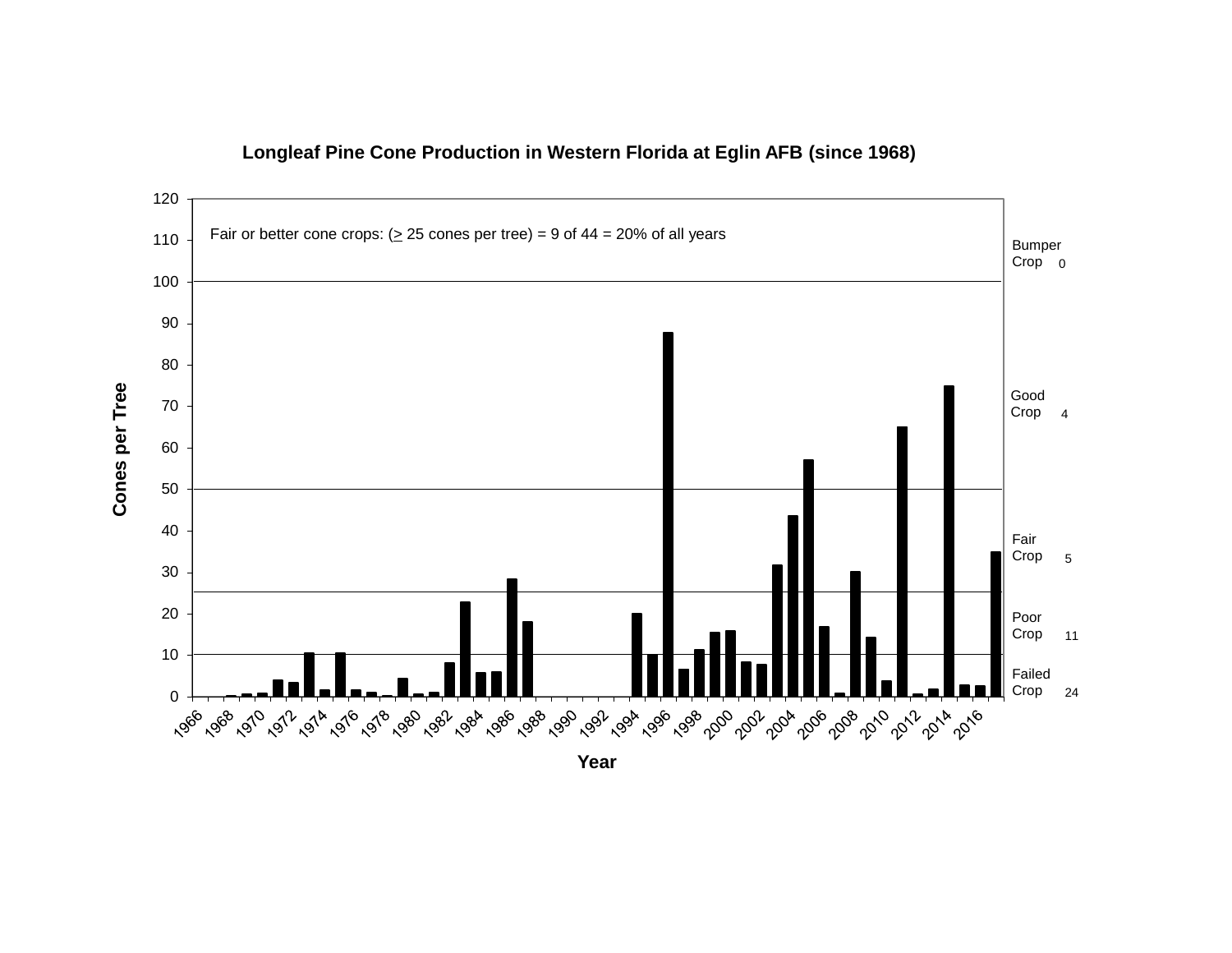

#### **Longleaf Pine Cone Production in Western Florida at Apalachicola NF (since 1966)**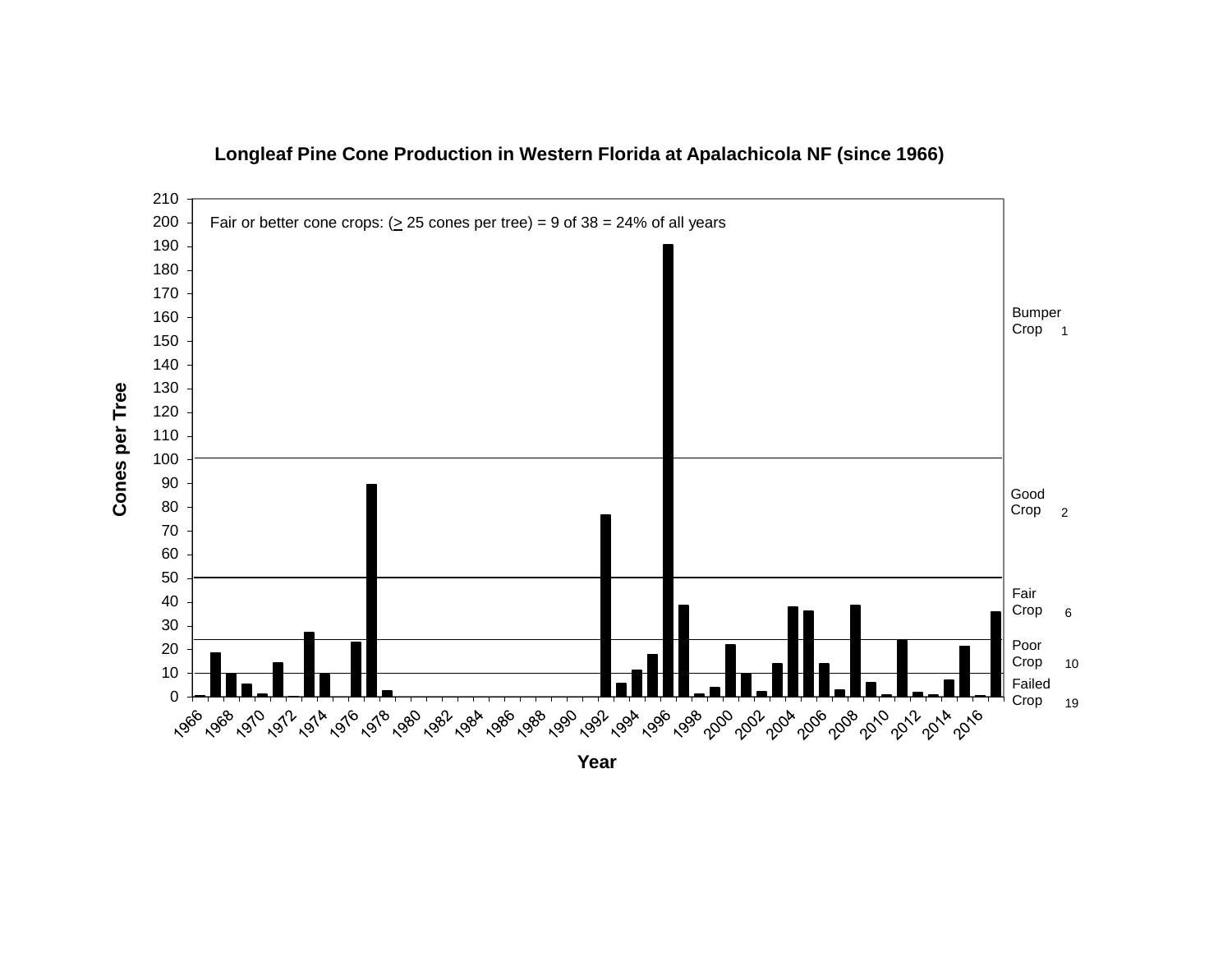

# **Longleaf Pine Cone Production in Southwestern Georgia (since 1967):**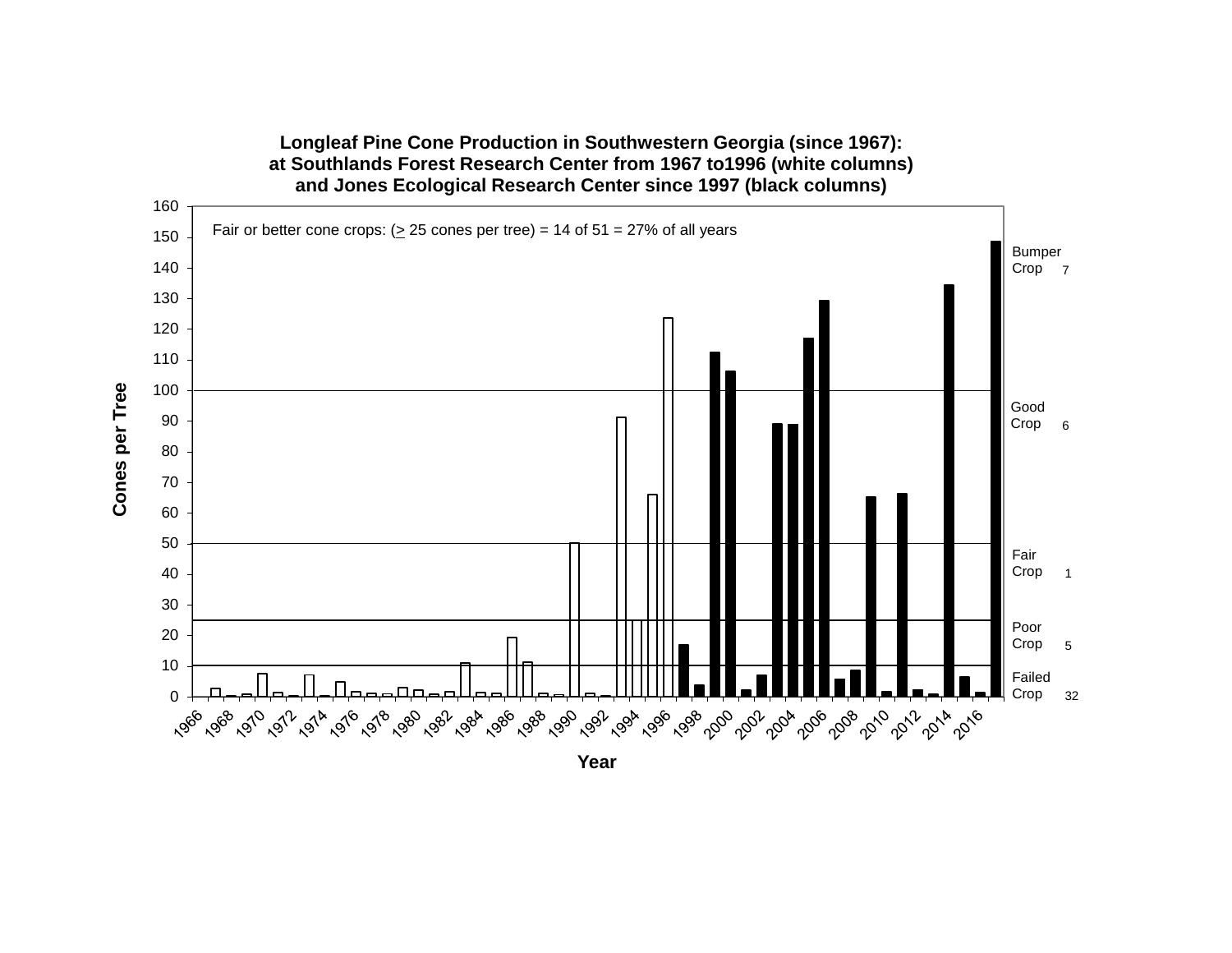

**Longleaf Pine Cone Production in the Red Hills (since 1999): at Pebble Hill Plantation from 1999 to 2009 (white columns)**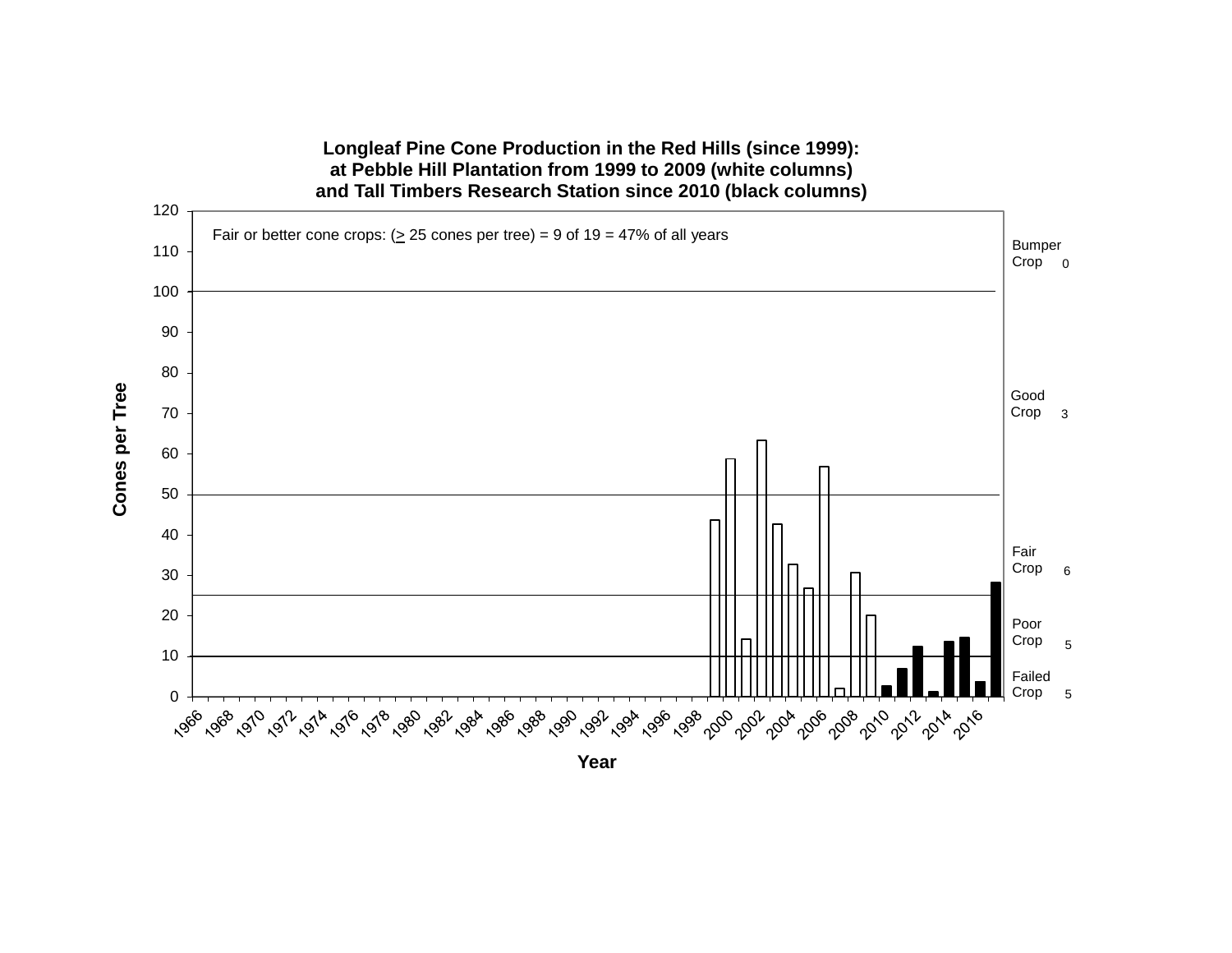

**Longleaf Pine Cone Production in Western Georgia at Fort Benning (since 1993)**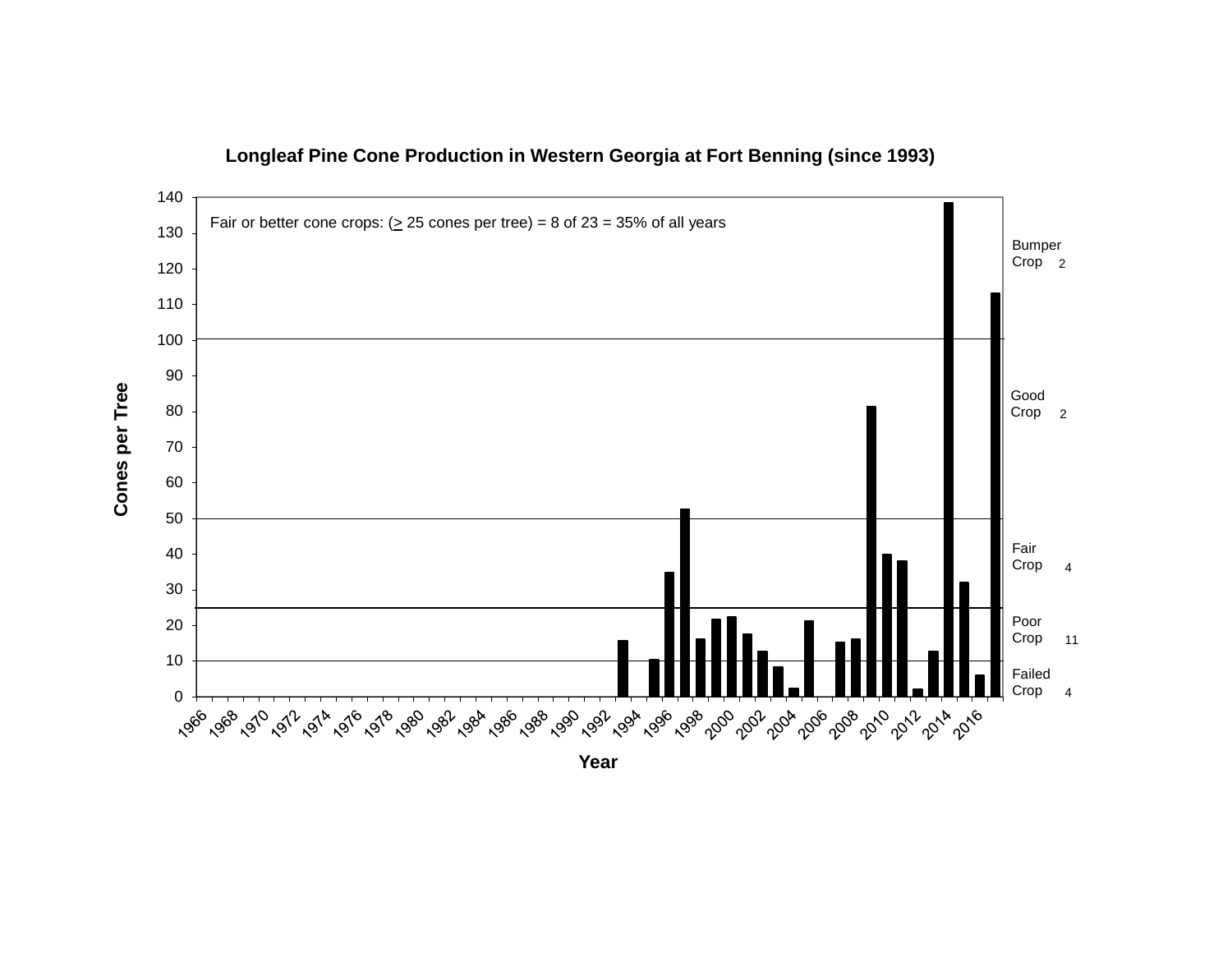

#### **Longleaf Pine Cone Production in South Carolina at Sandhills SF (since 1969)**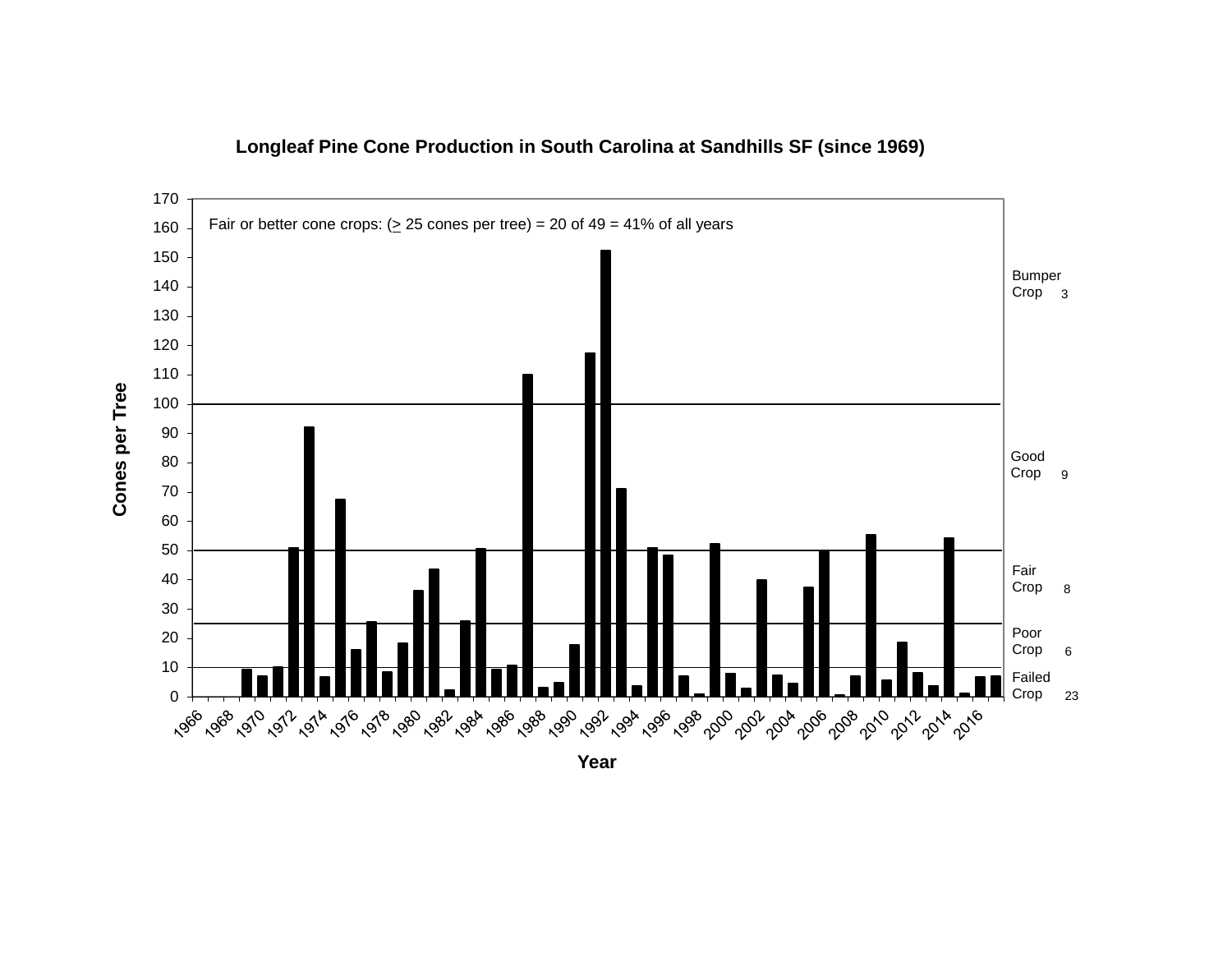

#### **Longleaf Pine Cone Production in North Carolina at Bladen Lakes SF (since 1968)**